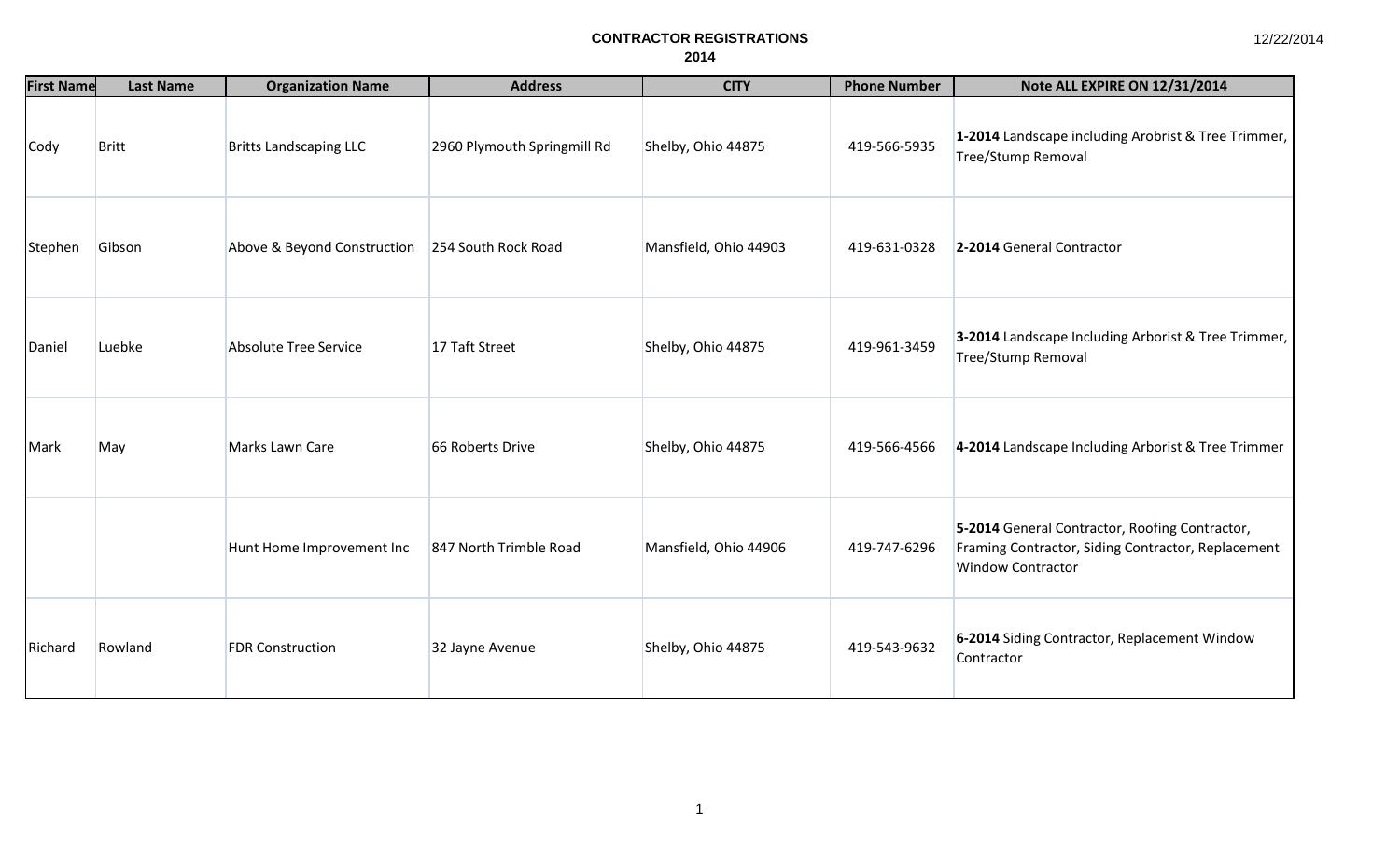| 12/22/2014 |  |  |
|------------|--|--|
|------------|--|--|

| Keith             | Rowland          | Lake Erie Electric Inc                                       | 539 North Home Road         | Mansfield, Ohio 44906 | 419-529-4611        | 7-2014 Electrical Commercial (OCIEB), Electrical<br>Contractor (Commercial)                                                                                                                 |
|-------------------|------------------|--------------------------------------------------------------|-----------------------------|-----------------------|---------------------|---------------------------------------------------------------------------------------------------------------------------------------------------------------------------------------------|
| <b>First Name</b> | <b>Last Name</b> | <b>Organization Name</b>                                     | <b>Address</b>              |                       | <b>Phone Number</b> | Note ALL EXPIRE ON 12/31/2014                                                                                                                                                               |
| David             | <b>Hill</b>      | <b>Hills Helping Hand</b>                                    | 594 Fleming Falls Road      | Mansfield, Ohio 44905 | 419-631-2777        | 8-2014 General Contractor                                                                                                                                                                   |
|                   |                  | <b>Clinger Mechanical Inc</b>                                | 104 South Pennington Street | Sycamore, Ohio 44882  | 419-927-2250        | 9-2014 Plumber (OCIEB)                                                                                                                                                                      |
| Gary              | <b>Eberts</b>    | E & B Sales & Service Inc dba<br><b>Eberts Energy Center</b> | 896 Ashland Road            | Mansfield, Ohio 44905 | 419-589-2000        | 10-2014 HVAC Contractor (OCIEB), Plumber (OCIEB),<br><b>Electrical Commercial (OCIEB)</b>                                                                                                   |
| Mark              | Studer           | <b>Spring Electrical Construction</b><br>Co Inc              | 1500 East Lindaire Lane     | Mansfield, Ohio 44906 | 419-747-7911        | 11-2014 Electrical Residential, Electrical Commercial<br>(OCIEB), Electrical Contractor (Commercial)                                                                                        |
| Brian             | Fenner           | Fenner Plumbing, Heating & Air<br>Conditioning               | 97 Samantha Drive           | Shelby, Ohio 44875    | 419-687-6935        | 12-2014 HVAC Contractor (OCIEB), Electrical<br>Residential, Sewer Tapper, Plumber (OCIEB),<br>Refrigeration Contractor, Electrical Contractor<br>(Commercial), Hydronics Contractor (OCIEB) |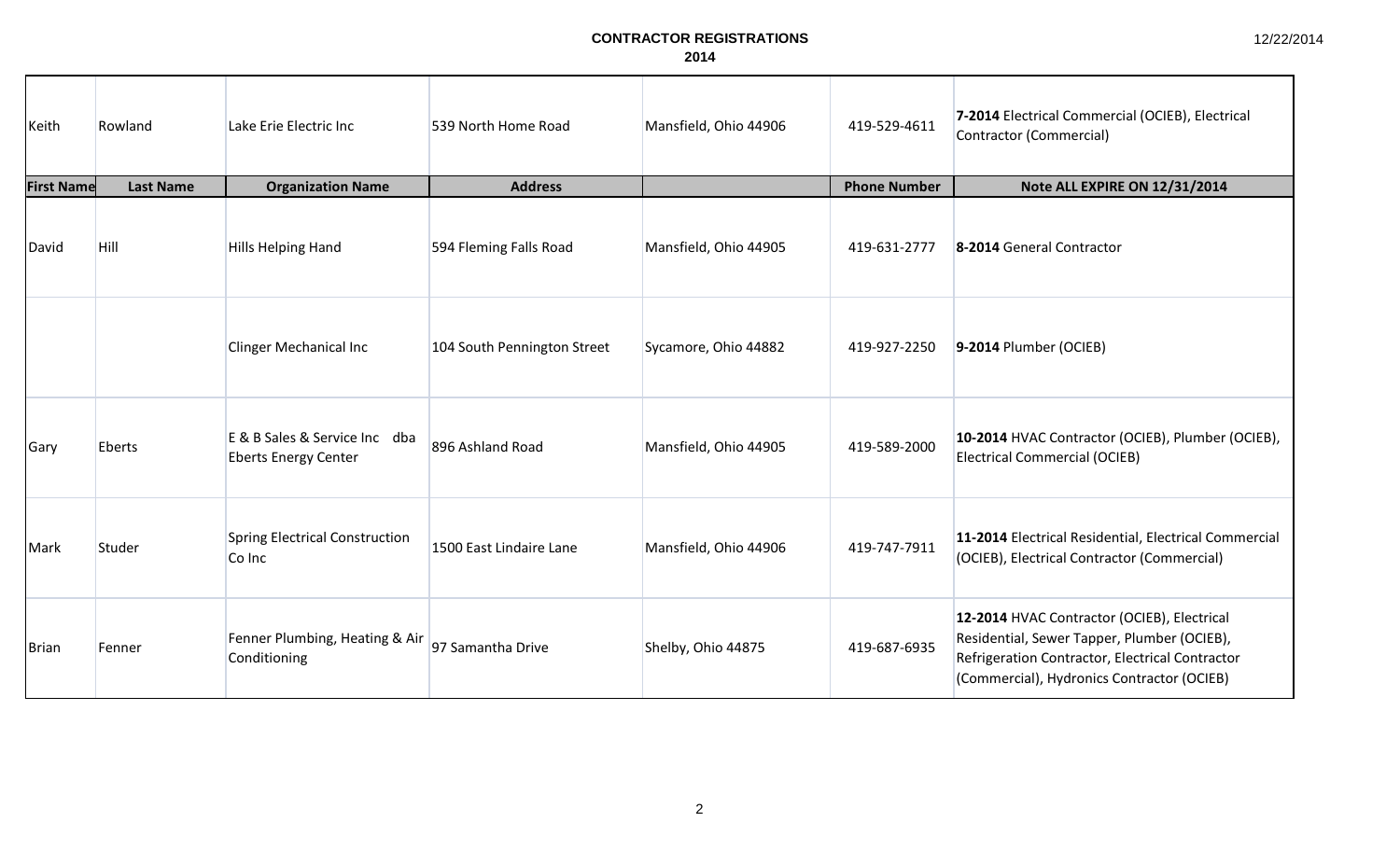|                   |                  | Valley Interior Systems Inc    | 3840 Fisher Road                              | Columbus, Ohio 43228  | 614-351-8440        | 13-2014 General Contractor                                                                                                                                                                                                                                                                                                             |
|-------------------|------------------|--------------------------------|-----------------------------------------------|-----------------------|---------------------|----------------------------------------------------------------------------------------------------------------------------------------------------------------------------------------------------------------------------------------------------------------------------------------------------------------------------------------|
| William           | Fox              | Fox Plumbing & Heating Inc     | 126 North Washington Street                   | Galion, Ohio 44833    | 419-468-2373        | 14-2014 HVAC Contractor (OCIEB), Plumber (OCIEB),<br><b>Excavating Contractor, Hydronics Contractor (OCIEB)</b>                                                                                                                                                                                                                        |
| <b>First Name</b> | <b>Last Name</b> | <b>Organization Name</b>       | <b>Address</b>                                |                       | <b>Phone Number</b> | Note ALL EXPIRE ON 12/31/2014                                                                                                                                                                                                                                                                                                          |
| Robert            | Koehler          | <b>Koehler Construction</b>    | 4325 Park Avenue West                         | Mansfield, Ohio 44903 | 419-529-6445        | 15-2014 General Contractor, Plaster Contractor, Waterproofing<br>Contractor, Finish Contractor, Flooring, Foundation Contractor, Roofing<br>Contractor, Framing Contractor, Fencing Contractor, Painting Contractor,<br>Drywall Contractor, Pool Installer, Insulation Contractor, Siding Contractor,<br>Replacement Window Contractor |
| Rick              | Worner           | Worner Roofing Co Inc          | <b>PO Box 183</b>                             | Ontario, Ohio 44862   | 419-525-0170        | 16-2014 Roofing Contractor                                                                                                                                                                                                                                                                                                             |
| Chester           | Kean, Sr         | Kean Remodeling Inc            | 2245 Lake Galion Road East                    | Galion, Ohio 44833    | 419-462-5631        | 17-2014 General Contractor, Electrical Residential,<br>Plumber (OCIEB), Replacement Window Contractor                                                                                                                                                                                                                                  |
| Herbert           | Guenther         | <b>Guenther Mechanical Inc</b> | 1248 Middle Rowsburg Road PO<br><b>Box 97</b> | Ashland, Ohio 44805   | 419-289-6900        | 18-2014 HVAC (OCIEB), Plumber (OCIEB)                                                                                                                                                                                                                                                                                                  |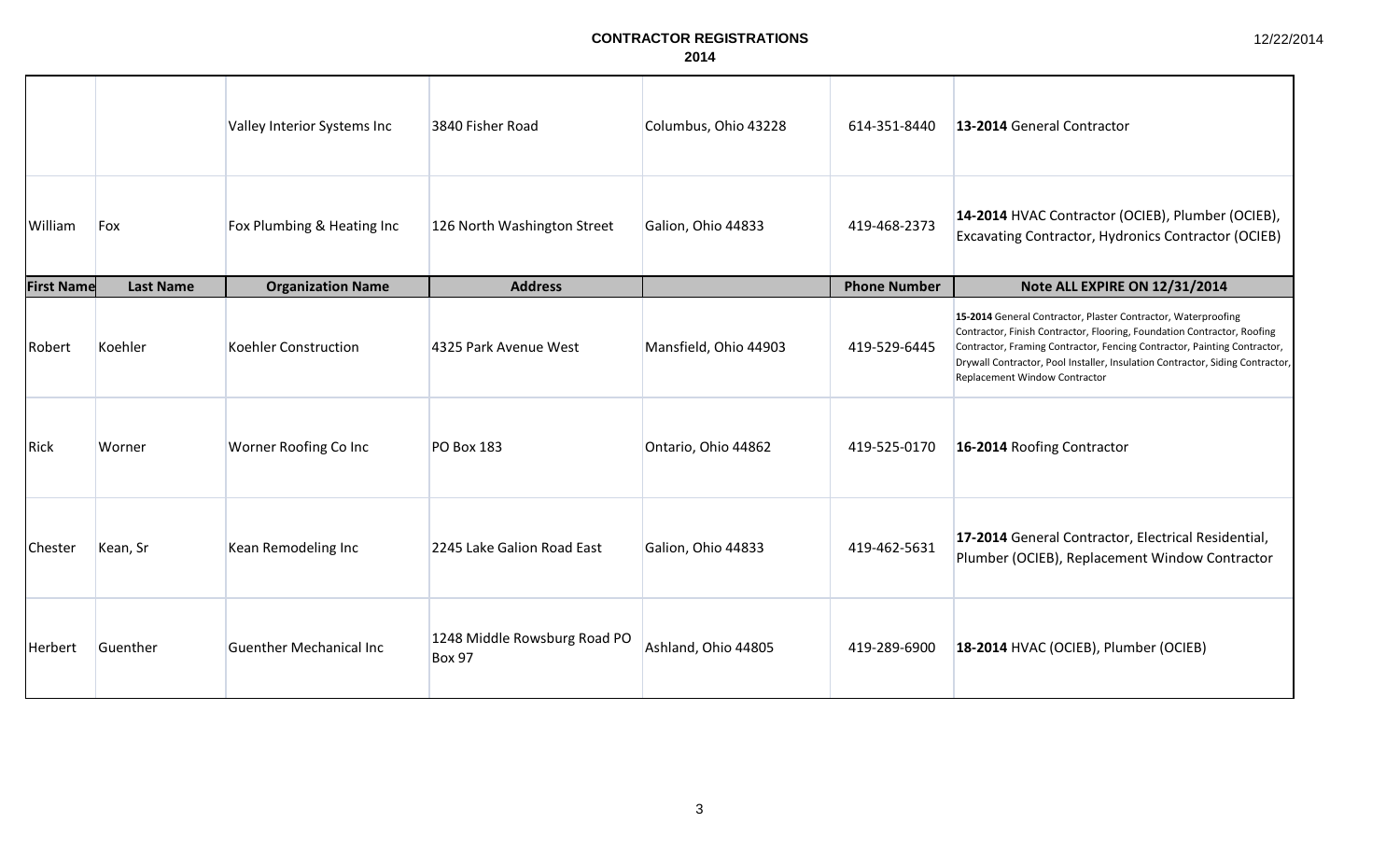| Roger             | <b>Babcock Jr</b> | <b>Babcock Excavating LLC</b>                               | 3908 West Street<br><b>PO Box 184</b> | New Haven, Ohio 44850 | 567-224-0467        | 19-2014 Demolition Contractor, Waterproofing<br>Contractor, Foundation Contractor, Excavating<br>Contractor, Concrete Contractor |
|-------------------|-------------------|-------------------------------------------------------------|---------------------------------------|-----------------------|---------------------|----------------------------------------------------------------------------------------------------------------------------------|
| Steve             | <b>Stine</b>      | Kelstin Inc                                                 | 183 South Gamble Street               | Shelby, Ohio 44875    | 419-342-5520        | 20-2014 General Contractor, Demolition Contractor,<br><b>Excavating Contractor, Concrete Contractor</b>                          |
| Dan               | Smith             | Simonson Construction Services 2112 Troy Road<br><b>Inc</b> |                                       | Ashland, Ohio 44805   | 419-281-8299        | 21-2014 General Contractor, Demolition Contractor,<br>Sewer Tapper, Finish Contractor, Excavating<br>Contractor                  |
| <b>First Name</b> | <b>Last Name</b>  | <b>Organization Name</b>                                    | <b>Address</b>                        |                       | <b>Phone Number</b> | Note ALL EXPIRE ON 12/31/2014                                                                                                    |
|                   |                   |                                                             |                                       |                       |                     |                                                                                                                                  |
|                   |                   | M. Smith Roofing Ltd                                        | <b>PO Box 149</b>                     | Shelby, Ohio 44875    | 419-347-9589        | 22-2014 Roofing Contractor                                                                                                       |
| Stephen           | Comunale          | S. A. Comunale Co Inc.                                      | 2900 Newpark Drive                    | Barberton, Ohio 44203 | 330-706-3040        | 23-2014 Fire Protection Contractor (Fire Marshal)                                                                                |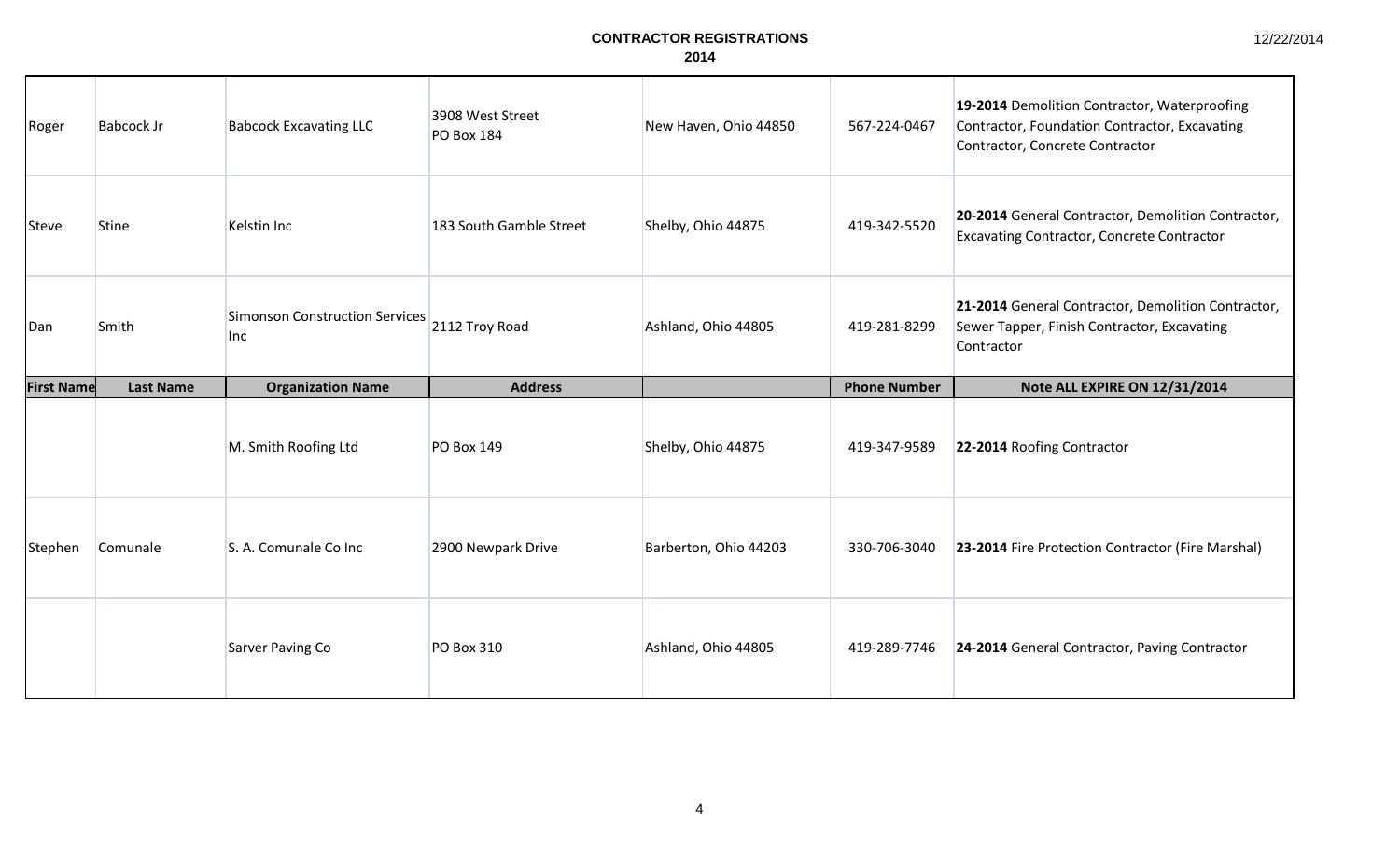| Chet              | Yetzer           |                                | 44 Terrace Park          | Shelby, Ohio 44875         | 419-347-2728        | 25-2014 Electrical Residential                                                                                                                |
|-------------------|------------------|--------------------------------|--------------------------|----------------------------|---------------------|-----------------------------------------------------------------------------------------------------------------------------------------------|
|                   |                  | Water Watts Inc                | 9059 South Carr Road     | Fredericksburg, Ohio 44629 | 330-695-3601        | 26-2014 Electrical Residential, Plumber (OCIEB)                                                                                               |
| Randy             | Fidler           | <b>Fidler Construction LLC</b> | 380 Baseline Road        | Shiloh, Ohio 44878         | 419-564-2281        | 27-2014 Sewer Tapper, Roofing Contractor                                                                                                      |
| Timothy           | Vaughn           | Vaughn Industries LLC          | 1201 East Findlay Street | Carey, Ohio 43316          | 419-396-3900        | 28-2014 HVAC Contractor (OCIEB). Fire Protection<br>Contractor (Fire Marshal), Electrical Commercial<br>(OCIEB), Hydronics Contractor (OCIEB) |
| <b>First Name</b> | <b>Last Name</b> | <b>Organization Name</b>       | <b>Address</b>           |                            | <b>Phone Number</b> | Note ALL EXPIRE ON 12/31/2014                                                                                                                 |
| Ken               | Shakley          | Shakley Mechanical Inc         | 1081 County Road 601     | Ashland, Ohio 44805        | 419-281-6909        | 29-2014 HVAC Contractor (OCIEB), Plumber (OCIEB)                                                                                              |
| James             | Pritchard        | Pritchard Plbg & Htg           | 24 Junction Street       | Mansfield, Ohio 44902      | 419-756-0708        | 30-2014 Plumber (OCIEB)                                                                                                                       |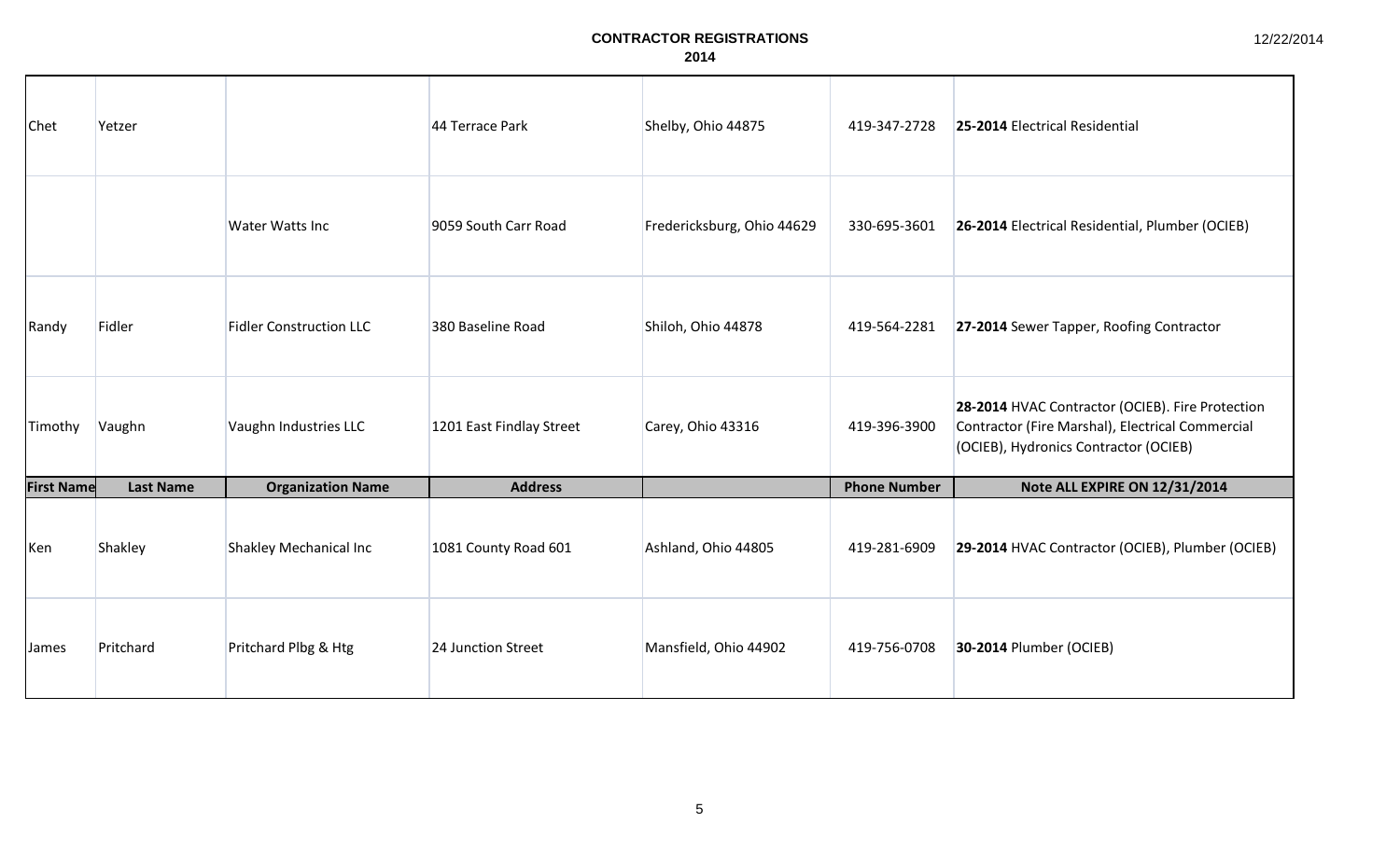|                   |                  | Studer Obringer Inc                                 | <b>PO Box 278</b>         | New Washington, Ohio<br>44854 | 419-492-2121        | 31-2014 General Contractor                                                                                                                                               |
|-------------------|------------------|-----------------------------------------------------|---------------------------|-------------------------------|---------------------|--------------------------------------------------------------------------------------------------------------------------------------------------------------------------|
| Dan               | Van Harlingen    | Van Harlingen<br>dba<br>Shaw Ott Medical            | 270 Lexington Avenue      | Mansfield, Ohio 44907         | 419-524-4388        | 32-2014 General Contractor                                                                                                                                               |
| Thomas            | Reed             | TDR Lawn & Landscaping LLC                          | 3982 Laser Road           | Shelby, Ohio 44875            | 419-342-2531        | 33-2014 Landscape Including Arborist & Tree<br>Trimmer, Excavating Contractor                                                                                            |
|                   |                  | <b>Buckeye Excavating &amp;</b><br>Construction Inc | 191 State Route 61 East   | Norwalk, Ohio 44857           | 419-663-3113        | 34-2014 General Contractor                                                                                                                                               |
| <b>Charles</b>    | Keller           | Keller Bros Const Co Inc                            | 5292 Settlement East Road | Shelby, Ohio 44875            | 419-347-7967        | 35-2014 General Contractor, Electrical Residential,<br>Finish Contractor, Roofing Contractor, Framing<br>Contractor, Siding Contractor, Replacement Window<br>Contractor |
| <b>First Name</b> | <b>Last Name</b> | <b>Organization Name</b>                            | <b>Address</b>            |                               | <b>Phone Number</b> | Note ALL EXPIRE ON 12/31/2014                                                                                                                                            |
|                   |                  | Oakstone Landscape                                  | <b>PO Box 348</b>         | Crestline, Ohio 44827         | 419-462-5897        | 36-2014 Landscape Including Arborist & Tree<br>Trimmer                                                                                                                   |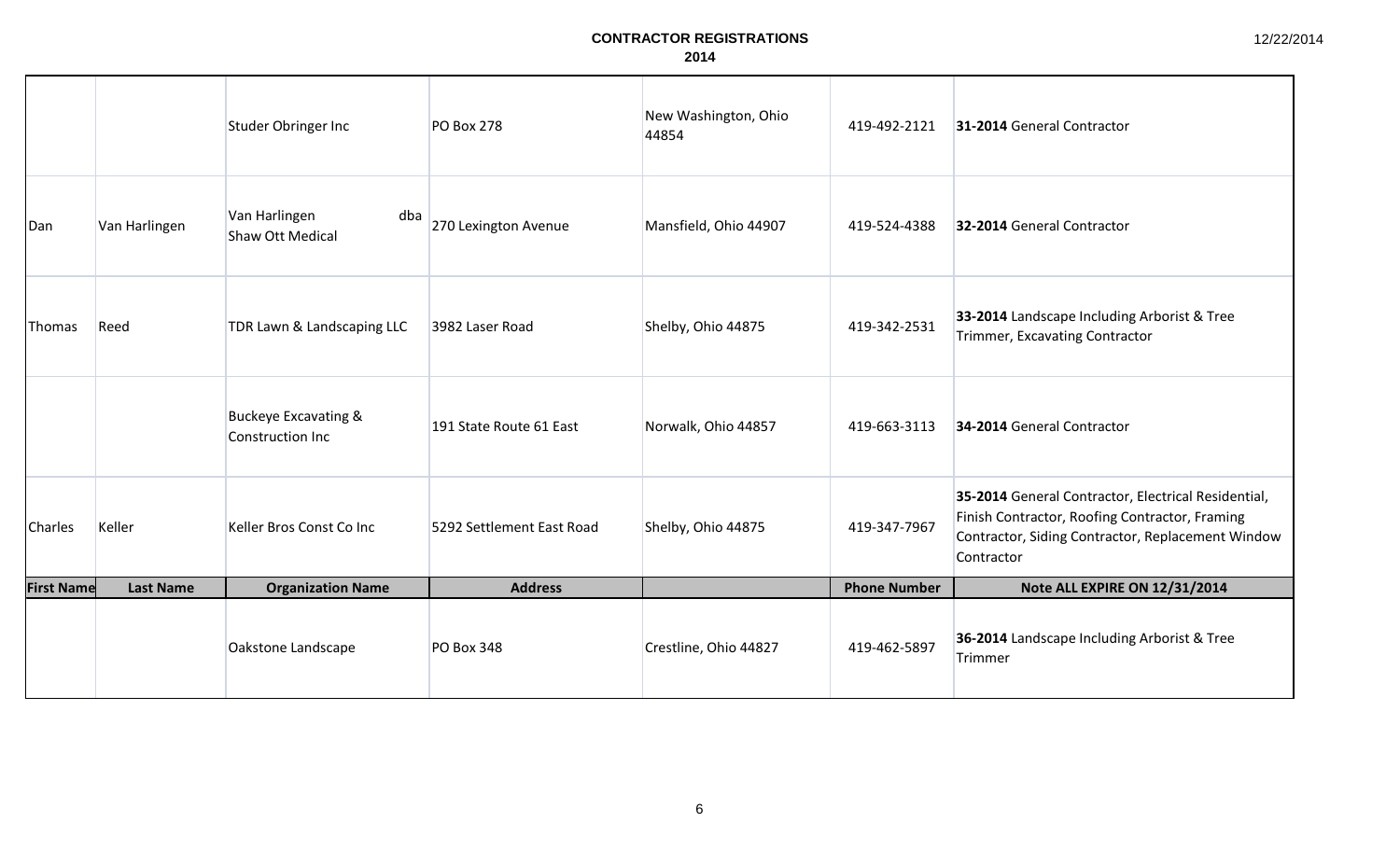| 12/22/2014 |
|------------|
|------------|

| Kim                 | <b>Kiess</b>     | Kiess Electric Inc                           | 1765 East Mansfield Street     | Bucyrus, Ohio 44820     | 419-562-0756        | 37-2014 Electrical Residential, Fire Protection<br>Contractor (Fire Marshal), Sign Erector, Electrical<br>Commercial (OCIEB), Electrical Contractor<br>(Commercial)                                           |
|---------------------|------------------|----------------------------------------------|--------------------------------|-------------------------|---------------------|---------------------------------------------------------------------------------------------------------------------------------------------------------------------------------------------------------------|
| Eric &<br>Vicki     | McCafferty       | <b>Uptime Unlimited LLC</b>                  | 11156 Canal Road Suite C       | Sharonville, Ohio 45241 | 513-842-6571        | 38-2014 General Contractor                                                                                                                                                                                    |
| Thomas &<br>Raymond | Weithman         | Weithman Bros Inc                            | 409 Kroft Street<br>PO Box 606 | Galion, Ohio 44833      | 419-468-6944        | 39-2014 General Contractor                                                                                                                                                                                    |
| Chuck               | Eshelman         | C. L. Eshelman Exc                           | 3826 Shelby Ganges Road        | Shelby, Ohio 44875      | 419-565-3225        | 40-2014 General Contractor, Demolition Contractor,<br>Waterproofing Contractor, Sewer Tapper, Foundation<br>Contractor, Excavating Contractor, Fancing Contractor,<br>Concrete Contractor, Tree/Stump Removal |
| Greg                | Minton           | Schneider Electric Buildings<br>Americas Inc | 9928 Windisch Road             | West Chester, Ohio      | 513-398-9800        | 41-2014 HVAC Contractor (OCIEB)                                                                                                                                                                               |
| Larry               | Saunders         | Saunders Renovations                         | 6105 Windfall Road             | Galion, Ohio 44833      | 419-571-2476        | 42-2014 General Contractor                                                                                                                                                                                    |
| <b>First Name</b>   | <b>Last Name</b> | <b>Organization Name</b>                     | <b>Address</b>                 |                         | <b>Phone Number</b> | Note ALL EXPIRE ON 12/31/2014                                                                                                                                                                                 |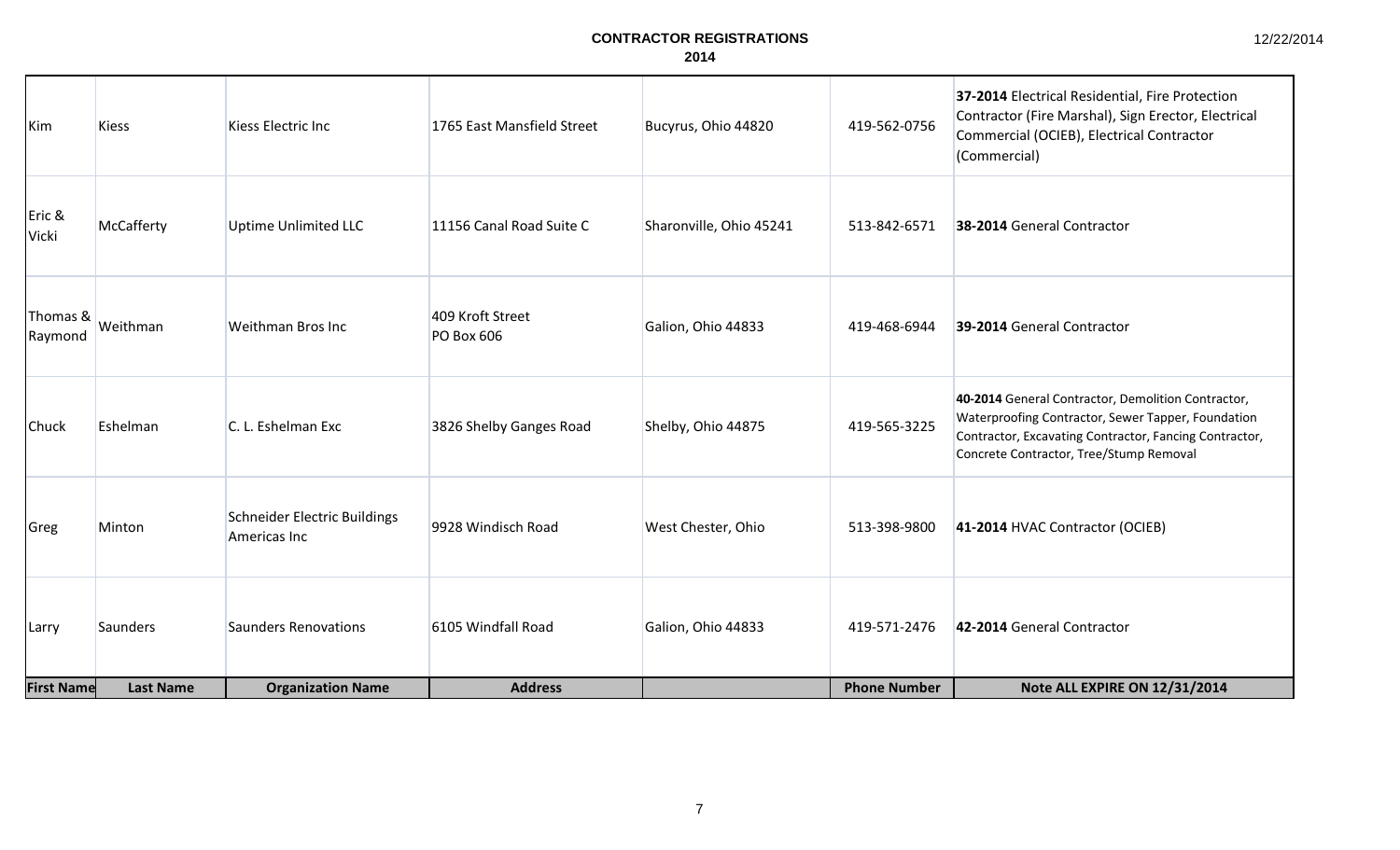|  | 12/22/2014 |  |
|--|------------|--|
|--|------------|--|

|         |         | Marek & Steiner Builders Inc               | 617 Scott Street                                | Crestline, Ohio 44827 | 419-683-6722 | 43-2014 General Contractor, Demolition Contractor, HVAC Contractor(OCIEB), Plaster Contractor,<br>Waterproofing Contractor, Electrical Residential, Sewer Tapper, Finish Contractor, Flooring,<br>Foundation Contractor, Roofing Contractor, Sign Erector, Framing Contractor, Excavating<br>Contractor, Fencing Contractor, Electrical Commericial(OCIEB), Painting Contractor, Cabinet Maker,<br>Closet Shelving, MIrror & Fireplace Contractor, Electrical Contractor(Commercial), Drywall<br>Contractor, Insulation Contractor, Concrete Contractor, Siding Contractor, Replacement Window<br>Contractor |
|---------|---------|--------------------------------------------|-------------------------------------------------|-----------------------|--------------|--------------------------------------------------------------------------------------------------------------------------------------------------------------------------------------------------------------------------------------------------------------------------------------------------------------------------------------------------------------------------------------------------------------------------------------------------------------------------------------------------------------------------------------------------------------------------------------------------------------|
| Timothy | Baum    | <b>Barefoot Floors Inc</b>                 | 1250 East Main Street                           | Ashland, Ohio 44805   | 419-281-1959 | 44-2014 Flooring                                                                                                                                                                                                                                                                                                                                                                                                                                                                                                                                                                                             |
| Trent   | Dawson  | <b>TWD Plumbing</b><br>Mr. Rooter Plumbing | dba 945 North Trimble Road<br><b>PO Box 494</b> | Mansfield, Ohio 44906 | 419-589-9600 | 45-2014 Sewer Tapper, Plumber (OCIEB)                                                                                                                                                                                                                                                                                                                                                                                                                                                                                                                                                                        |
| Rick    | Reece   | R. G. Smith of Mansfield Inc               | 166 West Sixth Street                           | Mansfield, Ohio 44902 | 419-524-4778 | 46-2014 General Contractor, Demolition Contractor, HVAC<br>Contractor(OCIEB), Plumber(OCIEB), Foundation Contractor, Roofing<br>Contractor, Framing Contractor, Excavating Contractor, Fencing<br>Contractor, Painting Contractor, Drywall Contractor, Steel Erectors,<br>Insulation Contractor, Concrete Contractor, Siding Contractor                                                                                                                                                                                                                                                                      |
|         |         | <b>Brennstuhl Construction Inc</b>         | 7547 Hill Road                                  | Butler, Ohio 44822    | 419-612-2812 | 47-2014 Excavating Contractor, Paving Contractor,<br>Concrete Contractor                                                                                                                                                                                                                                                                                                                                                                                                                                                                                                                                     |
| Rhett   | Dudgeon | North Central Insulation Inc               | 7539 St Rt 13 South                             | Bellville, Ohio 44813 | 419-886-2030 | 48-2014 Closet Shelving, Mirror & Fireplace<br>Contractor, Insulation Contractor                                                                                                                                                                                                                                                                                                                                                                                                                                                                                                                             |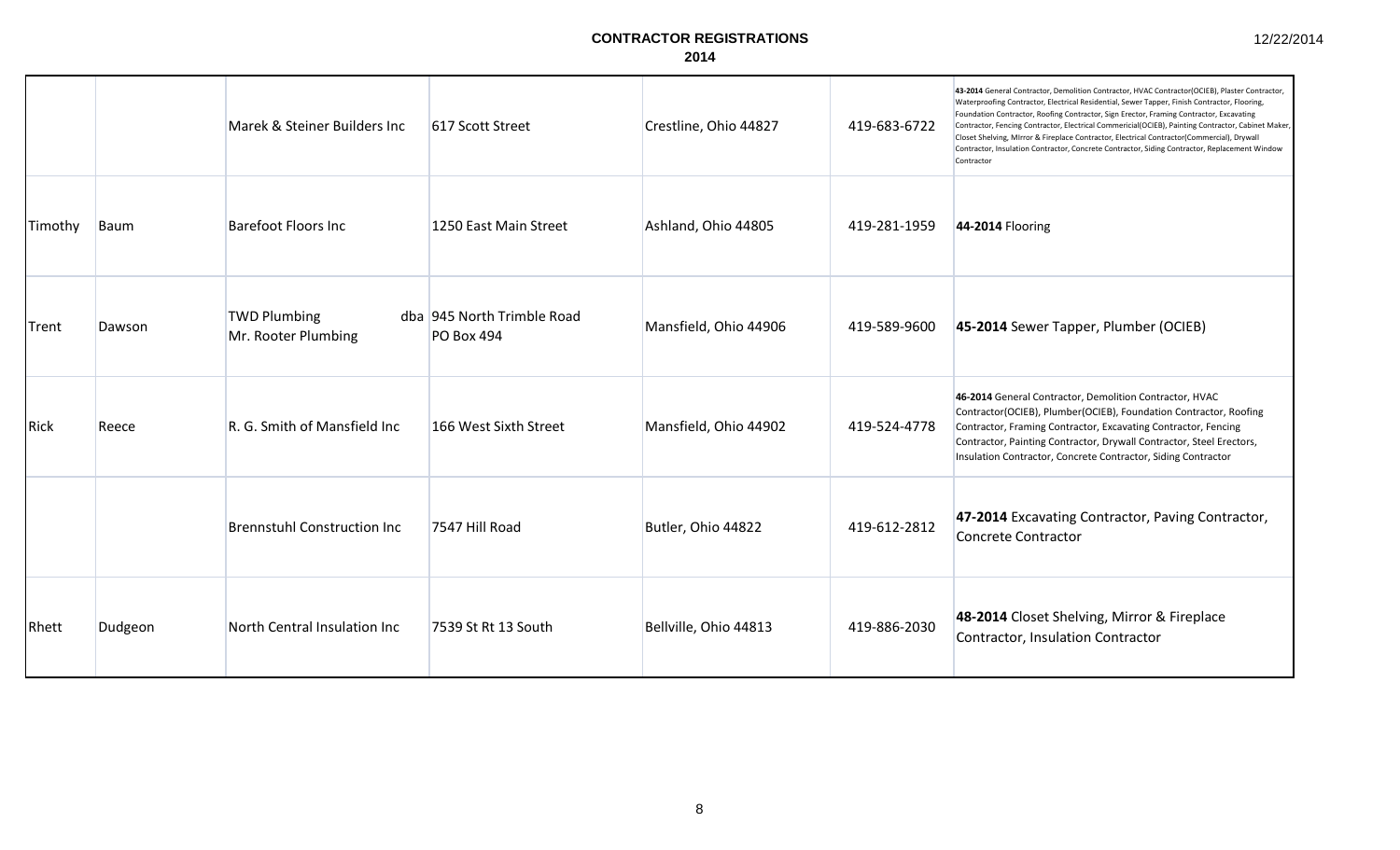| Dennis            | Giffin           | <b>Roto Rooter Services</b> | 3825 Paragon Drive           | Columbus, Ohio 43228  | 614-503-7106        | 49-2014 Sewer Tapper, Plumber (OCIEB)                                                                                                                                                                    |
|-------------------|------------------|-----------------------------|------------------------------|-----------------------|---------------------|----------------------------------------------------------------------------------------------------------------------------------------------------------------------------------------------------------|
| <b>First Name</b> | <b>Last Name</b> | <b>Organization Name</b>    | <b>Address</b>               |                       | <b>Phone Number</b> | Note ALL EXPIRE ON 12/31/2014                                                                                                                                                                            |
|                   |                  | Kahls Electric Inc          | 2740 Lexington Avenue        | Mansfield, Ohio 44904 | 419-884-2277        | 50-2014 Electrical Commercial (OCIEB)                                                                                                                                                                    |
| Steven            | <b>Brown Sr</b>  | B & B Drain Service         | PO Box 391                   | Mansfield, Ohio 44901 | 419-524-1992        | 51-2014 Demolition Contractor, Waterproofing<br>Contractor, Sewer Tapper, Excavating Contractor                                                                                                          |
| Brandon           | Walp             | Brandon Walp Builders LLC   | 268 South Gamble Street      | Shelby, Ohio 44875    | 419-342-7314        | 52-2014 General Contractor, Waterproofing Contractor,<br>Finish Contractor, Roofing Contractor, Framing Contractor,<br>Excavating Contractor, Siding Contractor, Replacement<br><b>Window Contractor</b> |
| Mike              | Walker           | Walker Bros Co Inc          | 4084 St Rt 42<br>Po Box 9069 | Lexington, Ohio 44904 | 419-884-0732        | 53-2014 Sewer Tapper                                                                                                                                                                                     |
|                   |                  | Zara Construction Inc       | 3240 Park Avenue West        | Mansfield, Ohio 44906 | 419-525-3613        | 54-2014 General Contractor                                                                                                                                                                               |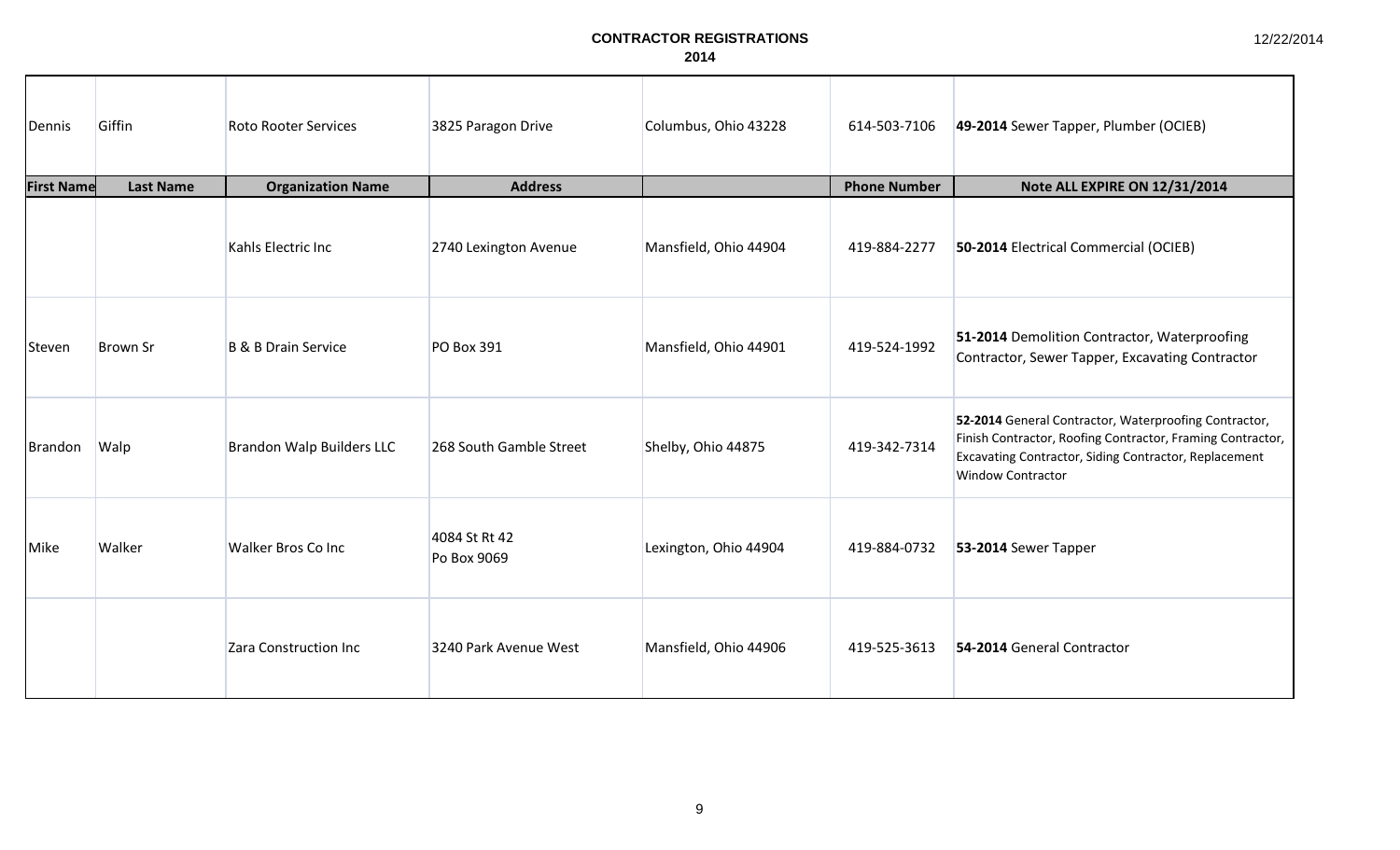| Doug              | Zimmerman        | Pioneer Career & Technology<br>Center           | 27 Ryan Road            | Shelby, Ohio 44875      | 419-347-7744        | 55-2014 General Contractor, Demolition Contractor, Electrical Residential,<br>Finish Contractor, Flooring, Roofing Contractor, Framing Contractor,<br>Fencing Contractor, Painting Contractor, Cabinet Maker, Closet Shelving,<br>Mirror & Fireplace Contractor, Drywall Contractor, Insulation Contractor,<br>Siding Contractor, Replacement Window Contractor |
|-------------------|------------------|-------------------------------------------------|-------------------------|-------------------------|---------------------|-----------------------------------------------------------------------------------------------------------------------------------------------------------------------------------------------------------------------------------------------------------------------------------------------------------------------------------------------------------------|
| Daniel            | Miller           | <b>JDM Structures Ltd</b>                       | 5840 CR 201             | Millersburg, Ohio 44654 | 330-893-3674        | 56-2014 General Contractor                                                                                                                                                                                                                                                                                                                                      |
| <b>First Name</b> | <b>Last Name</b> | <b>Organization Name</b>                        | <b>Address</b>          |                         | <b>Phone Number</b> | Note ALL EXPIRE ON 12/31/2014                                                                                                                                                                                                                                                                                                                                   |
|                   |                  | Central Ohio Plumbing, Heating<br>& Cooling LLC | 3240 Park Avenue West   | Mansfield, Ohio 44906   | 419-571-2934        | 57-2014 HVAC Contractor (OCIEB), Plumber (OCIEB)                                                                                                                                                                                                                                                                                                                |
| <b>James</b>      | Yetzer           | Yetzer Plumbing & Electric                      | 50 Grove Avenue         | Shelby, Ohio 44875      | 419-347-2118        | 58-2014 Electrical Residential                                                                                                                                                                                                                                                                                                                                  |
| Allen             | Striker          |                                                 | 31 West Gaylord Avenue  | Shelby, Ohio 44875      | 419-347-5448        | 59-2014 Electrical Residential                                                                                                                                                                                                                                                                                                                                  |
| William           | Shrock           | Shrock Home Improvement                         | 4626 Bowman Street Road | Shelby, Ohio 44875      | 419-632-0238        | 60-2014 Siding Contractor, Replacement Window<br>Contractor                                                                                                                                                                                                                                                                                                     |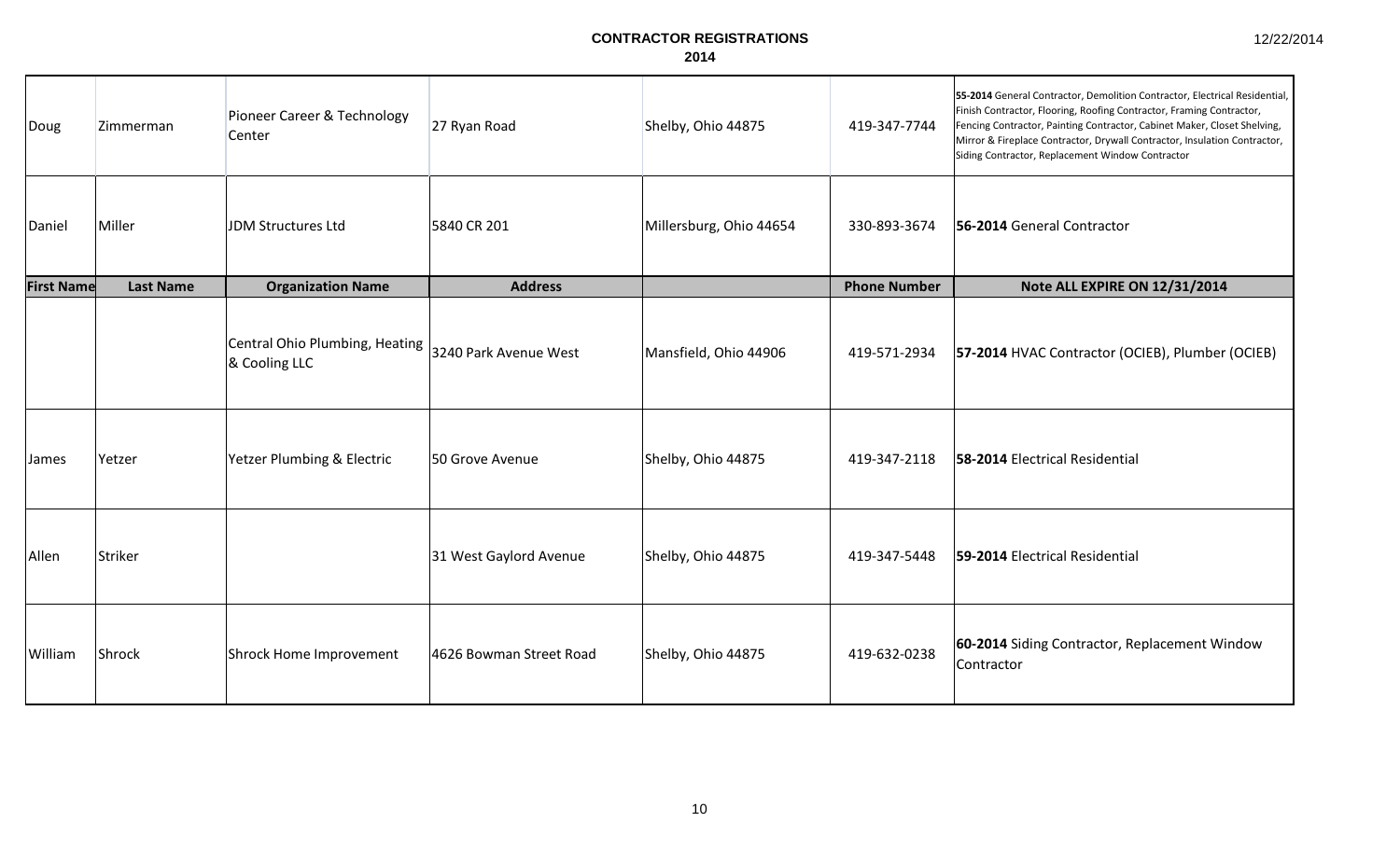| 12/22/2014 |
|------------|
|------------|

| Scott             | Lyons            | Installed Building Products LLC   495 South High Street Suite 50 |                           | Columbus, Ohio 43215   | 614-221-3399        | 62-2014 Insulation Contractor                                                                   |
|-------------------|------------------|------------------------------------------------------------------|---------------------------|------------------------|---------------------|-------------------------------------------------------------------------------------------------|
|                   |                  | C & T Design and Equipment Co<br>llnc.                           | 2750 Tobey Drive          | Indianapolis, IN 46219 | 317-898-9602        | 63-2014 General Contractor                                                                      |
| <b>First Name</b> | <b>Last Name</b> | <b>Organization Name</b>                                         | <b>Address</b>            |                        | <b>Phone Number</b> | Note ALL EXPIRE ON 12/31/2014                                                                   |
|                   |                  |                                                                  |                           |                        |                     |                                                                                                 |
| Nate              | Jimenez          | American Steel Carports Inc                                      | 457 North Broadway Street | Joshua, Texas 76058    | 866-730-9865        | 64-2014 General Contractor                                                                      |
| Pamela            | Blanton          | Action Drain & Septic                                            | PO Box 904                | Mansfield, Ohio 44901  | 419-342-0026        | 65-2014 Demolition Contractor, Waterproofing<br>Contractor, Sewer Tapper, Excavating Contractor |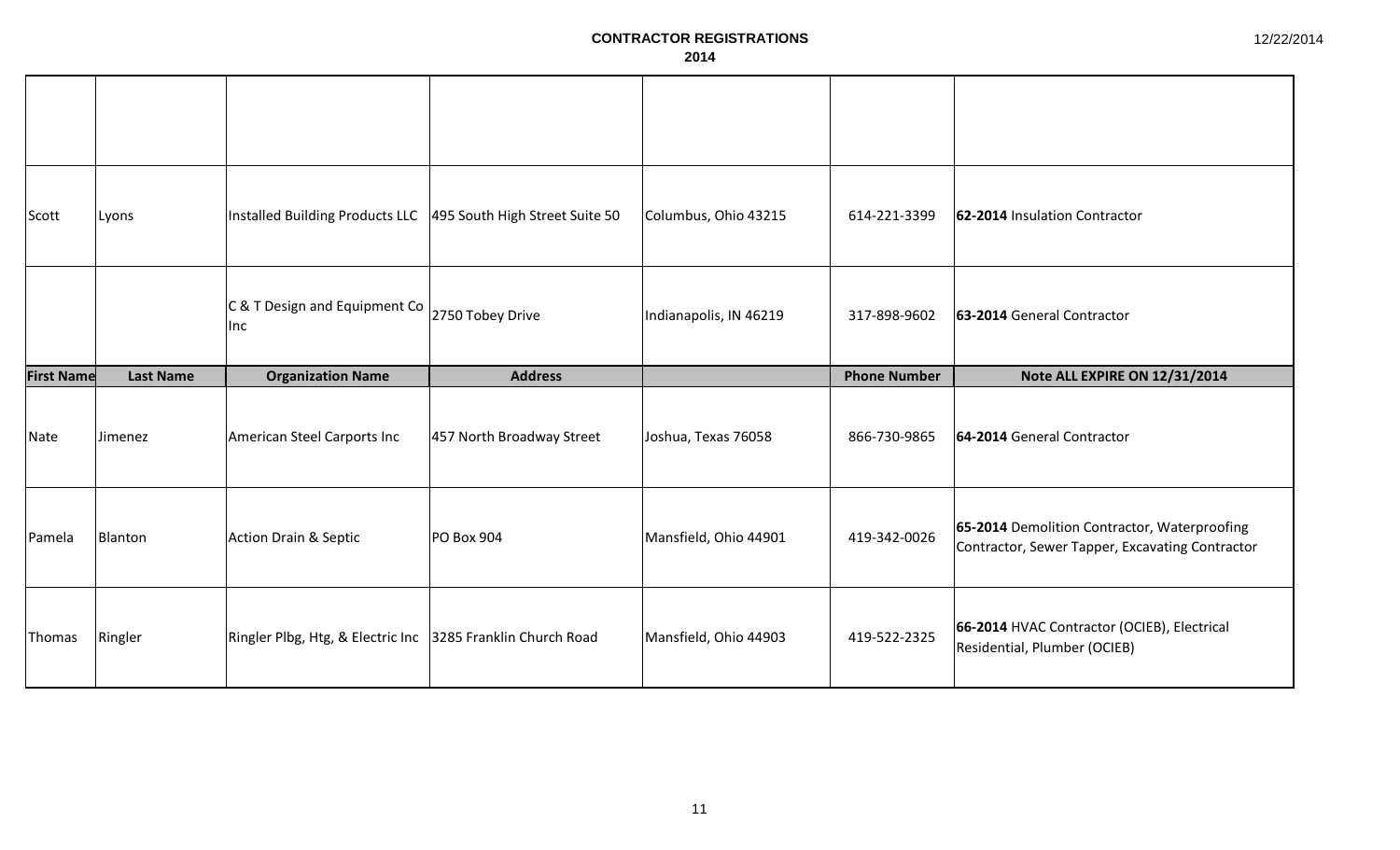| <b>Bob</b>        | Barry            | S.A. Comunale Co Inc                            | 3007 Harding Hwy East<br>Box 3 North | Marion, Ohio 43302         | 740-383-6789        | 67-2014 Fire Protection Contractor (Fire Marshal)                                                                                                                                                                                                                                                 |
|-------------------|------------------|-------------------------------------------------|--------------------------------------|----------------------------|---------------------|---------------------------------------------------------------------------------------------------------------------------------------------------------------------------------------------------------------------------------------------------------------------------------------------------|
| Galen             | Steiner          | Hilltop Tree Service LLC                        | 7635 St Rt 13                        | Greenwich, Ohio 44837      | 419-908-8135        | 68-2014 Landscape Including Arborist & Tree<br>Trimmer, Tree/Stump Removal                                                                                                                                                                                                                        |
| Jim               | Mayes            | J & F Construction &<br>Development Inc         | 2141 St Rt 19                        | Bucyrus, Ohio 44820        | 419-562-6662        | 69-2014 General Contractor                                                                                                                                                                                                                                                                        |
| Paul              | Melton           | Ohio Valley Painting Co Inc                     | 270 Vermont Avenue                   | Dayton, Ohio 45404         | 937-224-7361        | 70-2014 Painting Contractor                                                                                                                                                                                                                                                                       |
| <b>First Name</b> | <b>Last Name</b> | <b>Organization Name</b>                        | <b>Address</b>                       |                            | <b>Phone Number</b> | Note ALL EXPIRE ON 12/31/2014                                                                                                                                                                                                                                                                     |
| Robert            | Matthews         | <b>Matthews Construction</b>                    | 5913 Renie Road                      | Bellville, Ohio 44813-9028 | 419-565-7999        | 71-2014 General Contractor, Finish Contractor, Flooring, Roofing<br>Contractor, Framing Contractor, Fencing Contractor, Painting<br>Contractor, Closet Shelving, Mirror & Fireplace Contractor,<br>Drywall Contractor, Insulation Contractor, Siding Contractor,<br>Replacement Window Contractor |
| Larry             | Cramer           | Quality Plumbing, Heating & Air<br>Conditioning | 3655 St Rt 39                        | Shelby, Ohio 44875         | 419-342-6216        | 72-2014 HVAC Contractor (OCIEB), Electrical<br>Residential, Plumber (OCIEB)                                                                                                                                                                                                                       |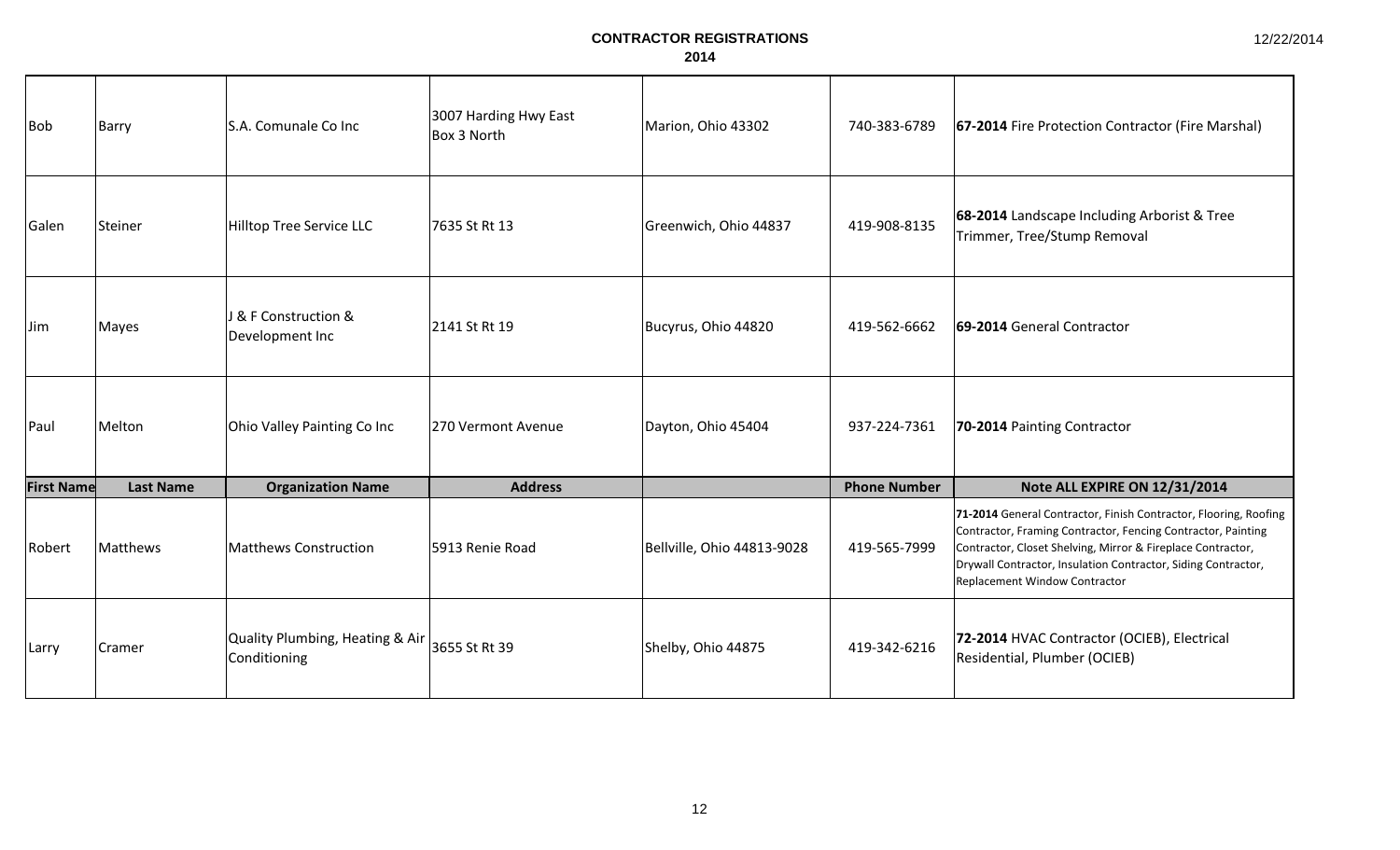| David             | Grabowsky        | <b>Standard Plumbing &amp; Heating</b><br>Company | 435 Walnut Avenue SE            | Canton, Ohio 44702    | 330-327-9543        | 73-2014 HVAC Contractor (OCIEB), Plumber (OCIEB),<br>Hydronics Contractor (OCIEB), Refrigeration<br>Contractor                                  |
|-------------------|------------------|---------------------------------------------------|---------------------------------|-----------------------|---------------------|-------------------------------------------------------------------------------------------------------------------------------------------------|
| August            | Maver III        | August J. Maver III Construction 29 Fourth Street |                                 | Shelby, Ohio 44875    | 419-342-5342        | 74-2014 General Contractor, Roofing Contractor,<br>Drywall Contractor, Concrete Contractor, Siding<br>Contractor, Replacement Window Contractor |
| <b>Terry</b>      | Au               | Ace Electrical Services                           | 1564 Pin Oak Tr                 | Mansfield, Ohio 44906 | 419-774-9400        | 75-2014 Electrical Commerical (OCIEB)                                                                                                           |
|                   |                  | B-Dry System of North Central<br>Ohio             | 3053 Touby Road                 | Mansfield, Ohio 44903 | 419-756-5368        | 76-2014 Waterproofing Contractor                                                                                                                |
|                   |                  | J & B Acoustical Inc                              | PO Box 3015                     | Mansfield, Ohio 44904 | 419-884-1155        | 77-2014 Drywall Contractor                                                                                                                      |
| <b>First Name</b> | <b>Last Name</b> | <b>Organization Name</b>                          | <b>Address</b>                  |                       | <b>Phone Number</b> | Note ALL EXPIRE ON 12/31/2014                                                                                                                   |
| Maurice           | Zody             | <b>MOES Acoustics Inc</b>                         | 720 Fifth Avenue<br>PO Box 2250 | Mansfield, Ohio 44905 | 419-526-2161        | 78-2014 Finish Contractor, Framing Contractor,<br>Drywall Contractor                                                                            |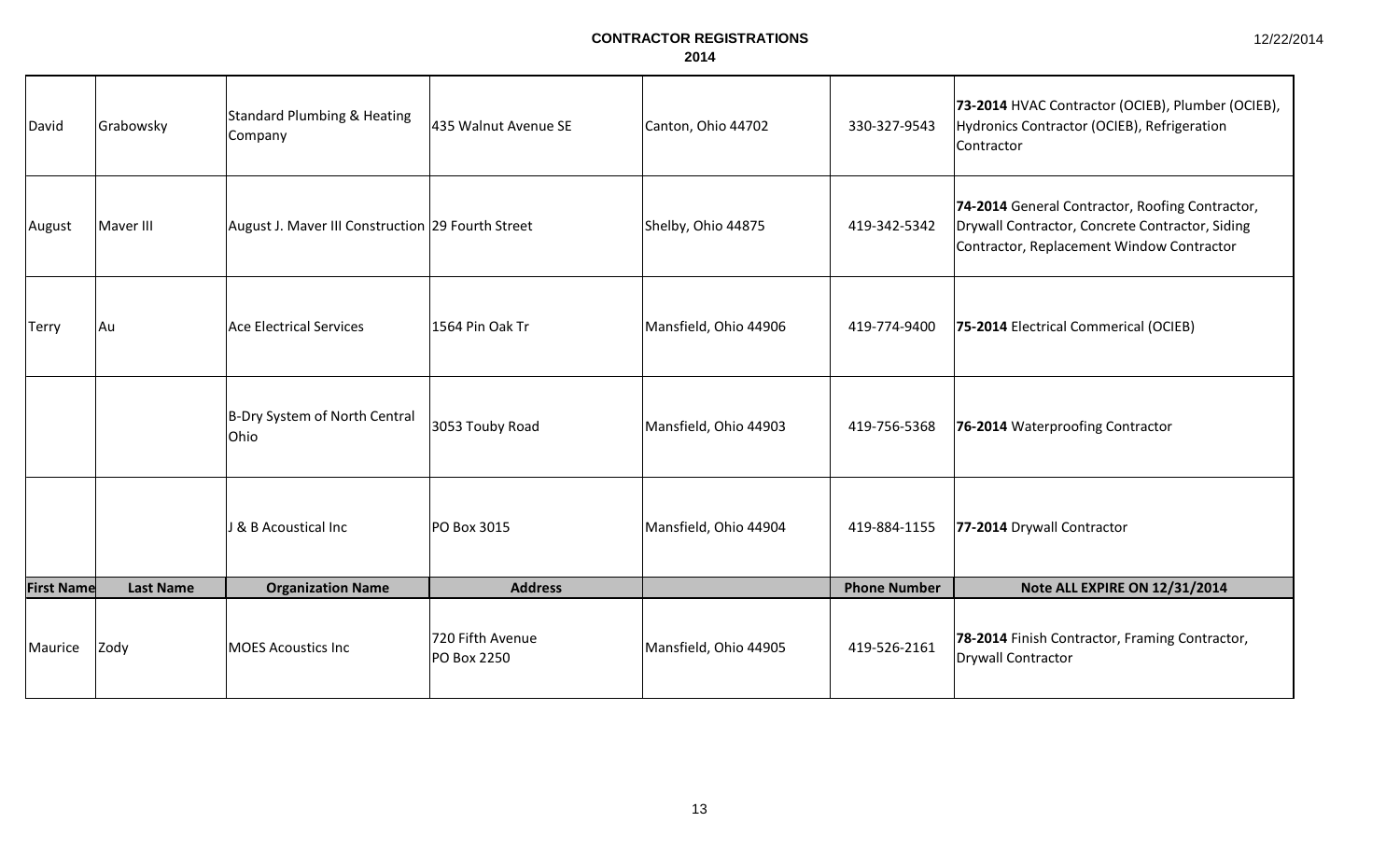| Jeff              | Kisling          | <b>River Front Enterprises</b>               | 1665 Grimes Road           | Mansfield, Ohio 44903   | 419-589-0095        | 79-2014 Pool Installer                                                      |
|-------------------|------------------|----------------------------------------------|----------------------------|-------------------------|---------------------|-----------------------------------------------------------------------------|
|                   |                  | Welfle linc                                  | PO Box 581                 | Norwalk, Ohio 44857     | 419-663-1121        | 80-2014 Paving Contractor                                                   |
| Mark              | Albert           | Horizon Mechanical & Electrical<br>Inc       | 323 North Trimble Road     | Mansfield, Ohio 44906   | 419-529-2738        | 81-2014 HVAC Contractor (OCIEB), Electrical<br>Residential, Plumber (OCIEB) |
| Roger             | Oberlander       | Oberlanders Tree & Landscape<br>Ltd          | 1874 East Mansfield Street | Bucyrus, Ohio 44820     | 419-562-8733        | 82-2014 Landscape Including Arborist & Tree<br>Trimmer, Tree/Stump Removal  |
| Paula             | Egner            | McKenzie Concrete Inc                        | <b>PO Box 774</b>          | Shelby, Ohio 44875      | 419-347-6059        | 83-2014 Concrete Contractor                                                 |
| Jason             | <b>Tusing</b>    | Tusing Builders & Roofing<br><b>Services</b> | 2596 Us Highway 20 East    | Monroeville, Ohio 44847 | 419-465-3100        | 84-2014 General Contractor                                                  |
| <b>First Name</b> | <b>Last Name</b> | <b>Organization Name</b>                     | <b>Address</b>             |                         | <b>Phone Number</b> | Note ALL EXPIRE ON 12/31/2014                                               |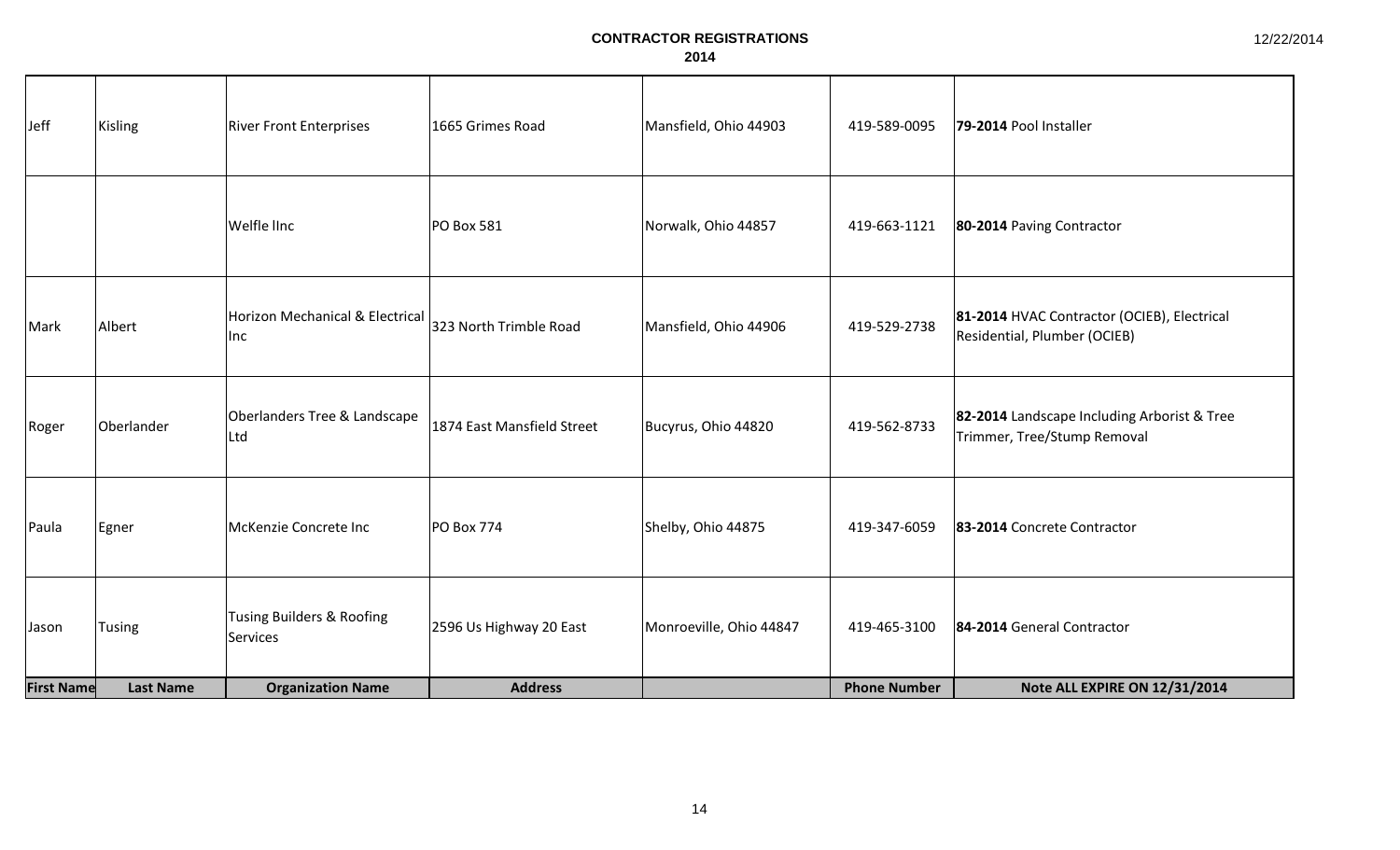| John                  | Carter       | Carter Electric Inc                   | 844 Edward Street<br><b>PO Box 711</b> | Galion, Ohio 44833     | 419-468-9019 | 85-2014 Electrical Residential, Electrical Commercial<br>(OCIEB), Electrical Contractor (Commercial)                                                            |
|-----------------------|--------------|---------------------------------------|----------------------------------------|------------------------|--------------|-----------------------------------------------------------------------------------------------------------------------------------------------------------------|
| Meg or<br><b>Nick</b> | Rietschlin   | <b>Rietschlin Construction Inc</b>    | 4240 Baker Road                        | Crestline, Ohio 44827  | 419-347-4341 | 86-2014 General Contractor, Sewer Tapper,<br>Foundation Contractor, Fire Protection Contractor<br>(Fire Marshal), Excavating Contractor, Concrete<br>Contractor |
| Stephen               | Metzger      | <b>Metzger Precision Electric LLC</b> | 5165 West Smiley Road                  | Shelby, Ohio 44875     | 419-565-2955 | 87-2014 Electrical Commercial (OCIEB)                                                                                                                           |
| Ben                   | <b>Weiss</b> | Sherriff-Goslin Co                    | 1445 West Longview Avenue              | Mansfieldi, Ohio 44906 | 419-529-8249 | 88-2014 Roofing Contractor                                                                                                                                      |
| Edward                | Eldridge     | Eldridge & Company                    | 4148 Park Avenue West                  | Mansfield, Ohio 44903  | 419-529-9922 | 89-2014 Fencing Contractor, Painting Contractor,<br>Siding Contractor, Replacement Window Contractor                                                            |
| <b>Paul</b>           | Zimmerman    | In Line Builders Ltd                  | 2842 Shelby Ganges Road                | Shelby, Ohio 44875     | 419-631-5952 | 90-2014 Roofing Contractor, Framing Contractor                                                                                                                  |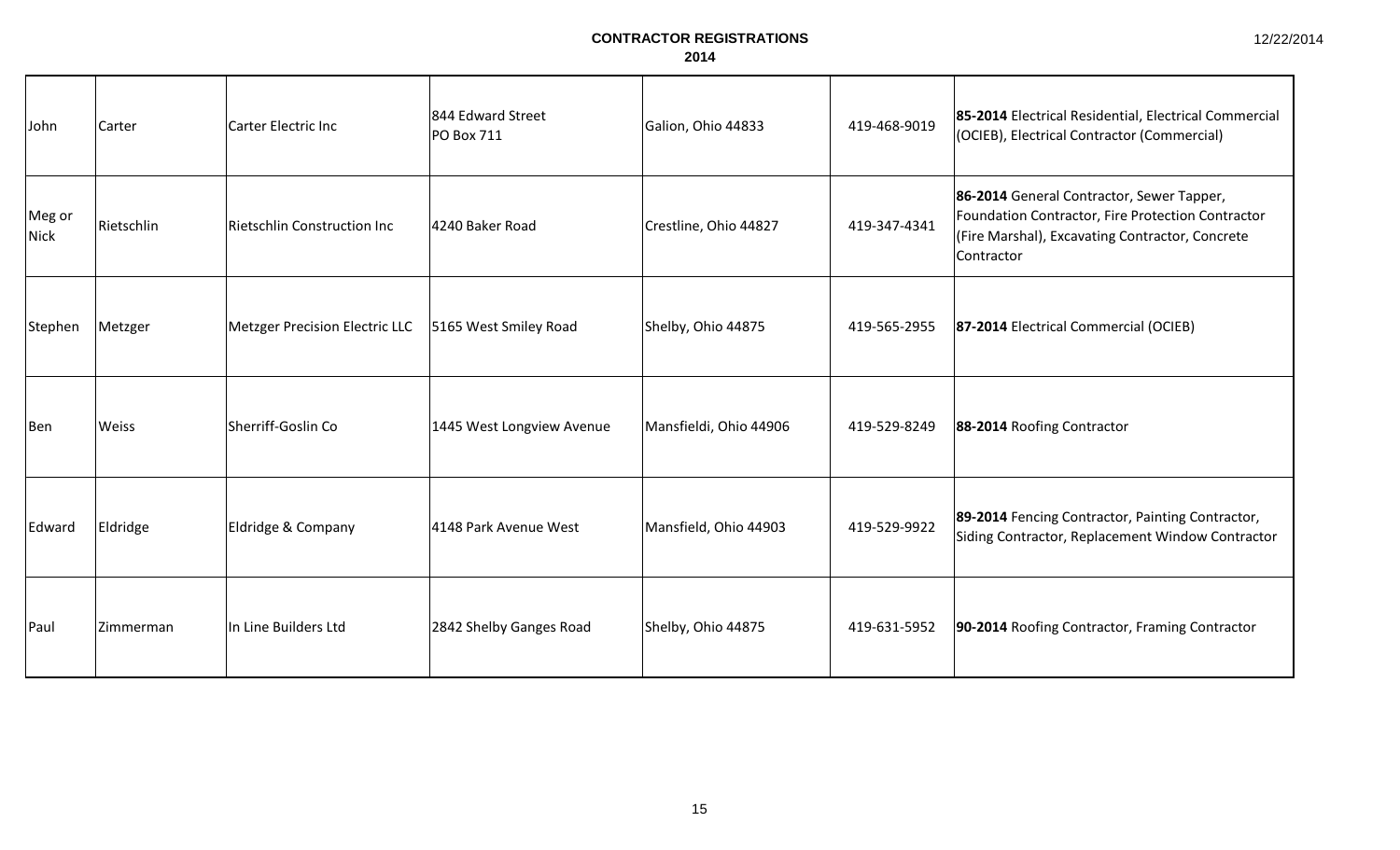| 12/22/2014 |  |
|------------|--|
|------------|--|

| Jan               | Kaple            | Kaple Home Repair                                     | 3605 Stiving Road              | Shelby, Ohio 44875    | 419-347-5121        | 91-2014 General Contractor, Flooring, Painting<br>Contractor                                                                                                                                                                                                                                                        |
|-------------------|------------------|-------------------------------------------------------|--------------------------------|-----------------------|---------------------|---------------------------------------------------------------------------------------------------------------------------------------------------------------------------------------------------------------------------------------------------------------------------------------------------------------------|
| <b>First Name</b> | <b>Last Name</b> | <b>Organization Name</b>                              | <b>Address</b>                 |                       | <b>Phone Number</b> | Note ALL EXPIRE ON 12/31/2014                                                                                                                                                                                                                                                                                       |
| Dennis            | Riggans          | Air Solutions of Ohio                                 | 175 Illinois Avenue South      | Mansfield, Ohio 44905 | 419-589-3600        | 92-2014 HVAC Contractor (OCIEB), Refrigeration<br>Contractor                                                                                                                                                                                                                                                        |
| John &<br>Mary    | Peterson         | Petersons Professional Services   1126 Marianna Drive |                                | Mansfield, Ohio 44903 | 419-565-5830        | 93-2014 General Contractor                                                                                                                                                                                                                                                                                          |
| Howard            | Norris           | Norris Electric                                       | 1490 Bellville-Johnsville Road | Bellville, Ohio 44813 | 419-529-3481        | 94-2014 Electrical Residential, Electrical Commercial<br>(OCIEB), Electrical Contractor (Commercial)                                                                                                                                                                                                                |
| Derek             | Dilger           | Smith Paving & Excavating Inc                         | <b>PO Box 511</b>              | Norwalk, Ohio 44857   | 419-668-4165        | 95-2014 Concrete Contractor                                                                                                                                                                                                                                                                                         |
| <b>Steve</b>      | Miller           | Dream Maker Bath & Kitchen                            | 928 Springmill Street          | Mansfield, Ohio 44906 | 419-774-1484        | 96-2014 General Contractor, Demolition Contractor, Finish<br>Contractor, Flooring, Roofing Contractor, Framing Contractor,<br>Painting Contractor, Cabinet Maker, Closet Shelving, Mirror &<br>Fireplace Contractor, Drywall Contractor, Insulation Contractor,<br>Siding Contractor, Replacement Window Contractor |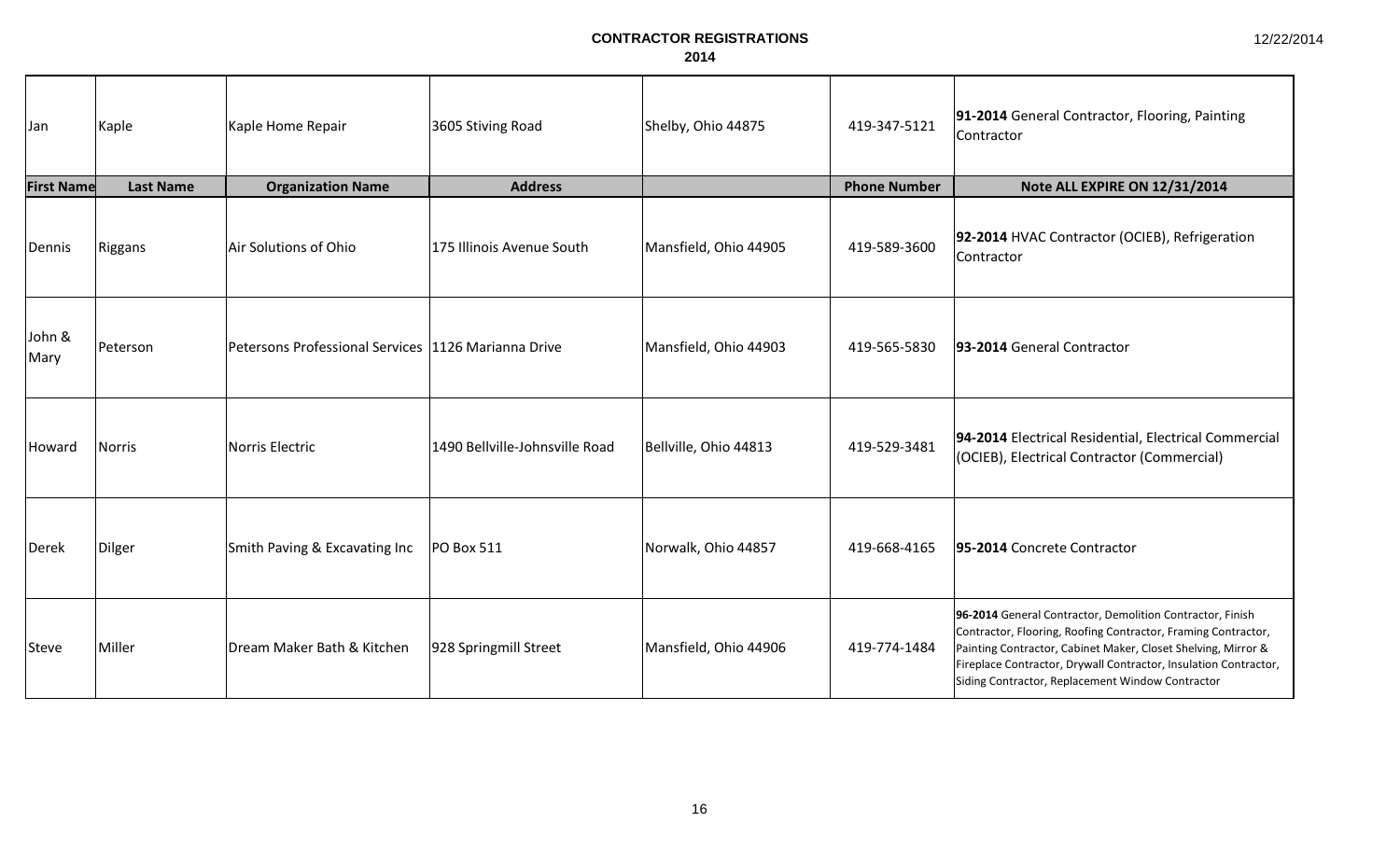| Mark              | Bosko            | Alpine Electric Inc                               | 57 East 6th Street                  | Mansfield, Ohio 44902     | 419-522-6616        | 97-2014 Electrical Contractor (Commercial)                                                                      |
|-------------------|------------------|---------------------------------------------------|-------------------------------------|---------------------------|---------------------|-----------------------------------------------------------------------------------------------------------------|
| Matthew           | Lentine          | Southeast Security Corporation                    | PO Box 326<br>1385 Wolf Creek Trail | Sharon Center, Ohio 44274 | 330-239-4600        | 98-2014 General Contractor                                                                                      |
| <b>First Name</b> | <b>Last Name</b> | <b>Organization Name</b>                          | <b>Address</b>                      |                           | <b>Phone Number</b> | Note ALL EXPIRE ON 12/31/2014                                                                                   |
|                   |                  | <b>Kokosing Construction</b><br>Company Inc       | 17531 Waterford Road                | Fredericktown, Ohio 43019 | 740-694-6315        | 99-2014 General Contractor, Excavating Contractor,<br>Paving Contractor, Steel Erectors, Concrete<br>Contractor |
| Colton            | Dull             | <b>Custom Lawn Care &amp; Snow</b><br>Removal LLC | 2242 Stiving Road                   | Mansfield, Ohio 44903     | 419-571-6249        | 100-2014 Landscape Including Arborist & Tree<br>Trimmer                                                         |
| Jeffrey           | Potts            | Jeffs Tree & Shrub Care                           | 239 West Main Street                | Shelby, Ohio 44875        | 419-347-1019        | 101-2014 Landscape Including Arborist & Tree<br>Trimmer, Tree/Stump Removal                                     |
| <b>Brian</b>      | Black            | <b>Blacks Heating &amp; Air</b><br>Conditioning   | 3176 Red Bird Lane                  | Shelby, Ohio 44875        | 419-631-8561        | 102-2014 HVAC Contractor (OCIEB)                                                                                |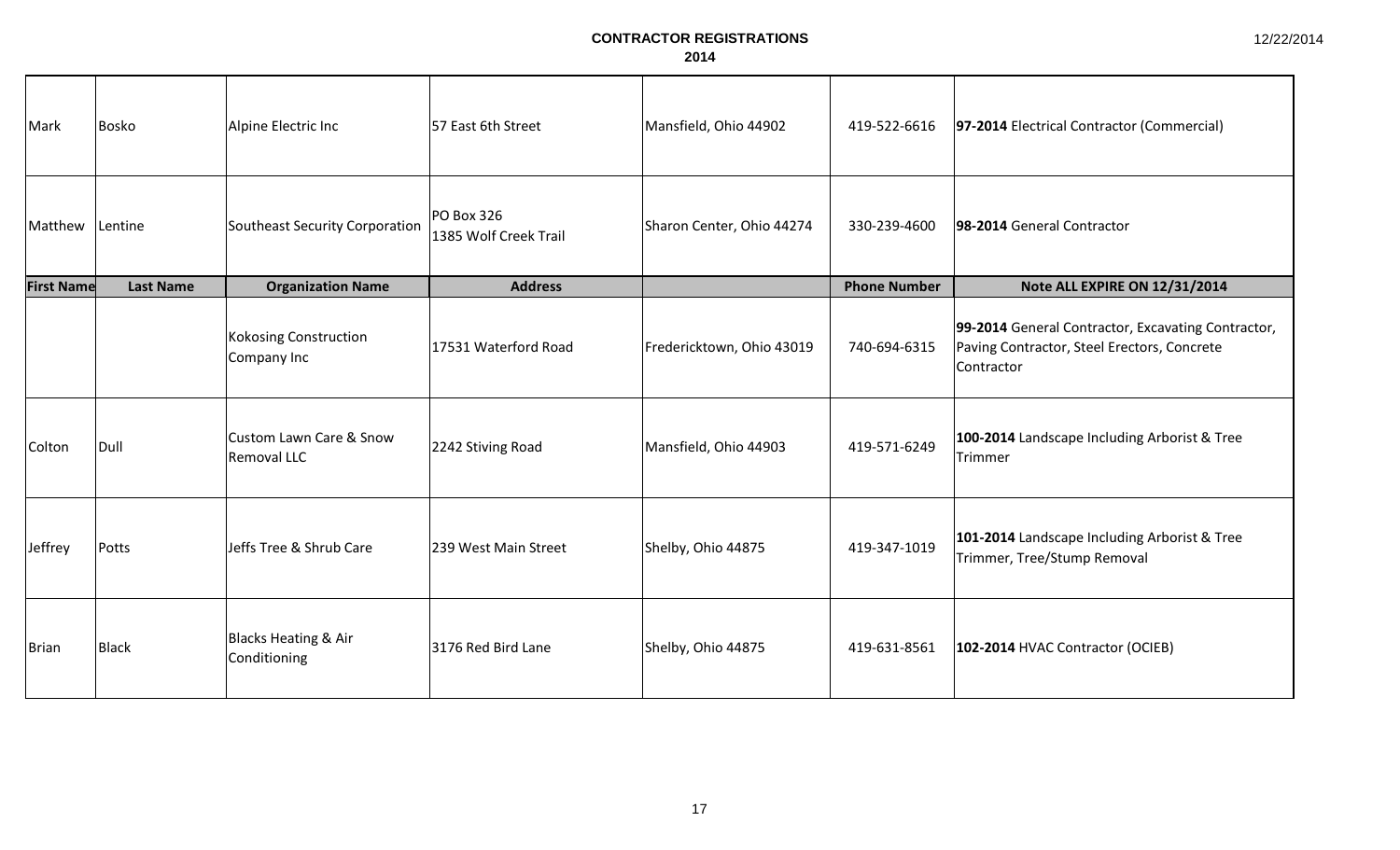|                   |                  | JC Construction Co                             | 3374 Twp Rd 124           | Cardington, Ohio 43315 | 419-447-5864        | 103-2014 Roofing Contractor                                                                           |
|-------------------|------------------|------------------------------------------------|---------------------------|------------------------|---------------------|-------------------------------------------------------------------------------------------------------|
| David             | Dies             | Dies Electric                                  | 643 East Tallmadge Avenue | Akron, Ohio 44310      | 330-253-9959        | 104-2014 Electrical Commercial (OCIEB)                                                                |
| <b>Tim</b>        | Young            |                                                | 3201 Wareham Road         | Shelby, Ohio 44875     | 419-512-9844        | 105-2014 Electrical Residential                                                                       |
| <b>First Name</b> | <b>Last Name</b> | <b>Organization Name</b>                       | <b>Address</b>            |                        | <b>Phone Number</b> | Note ALL EXPIRE ON 12/31/2014                                                                         |
| Frederick Wiegand |                  | G.P. Wiegand Construction Inc 362 Lenox Avenue |                           | Mansfield, Ohio 44906  | 419-529-3106        | 106-2014 General Contractor                                                                           |
| Eric              | Clark            | <b>Circuit Connection</b>                      | PO Box 5621               | Mansfield, Ohio 44901  | 419-774-0447        | 107-2014 Electrical Residential, Electrical Commercial<br>(OCIEB), Electrical Contractor (Commercial) |
|                   |                  | Adena Corporation                              | 1310 West Fourth Street   | Mansfield, Ohio 44906  | 419-529-4456        | 108-2014 General Contractor                                                                           |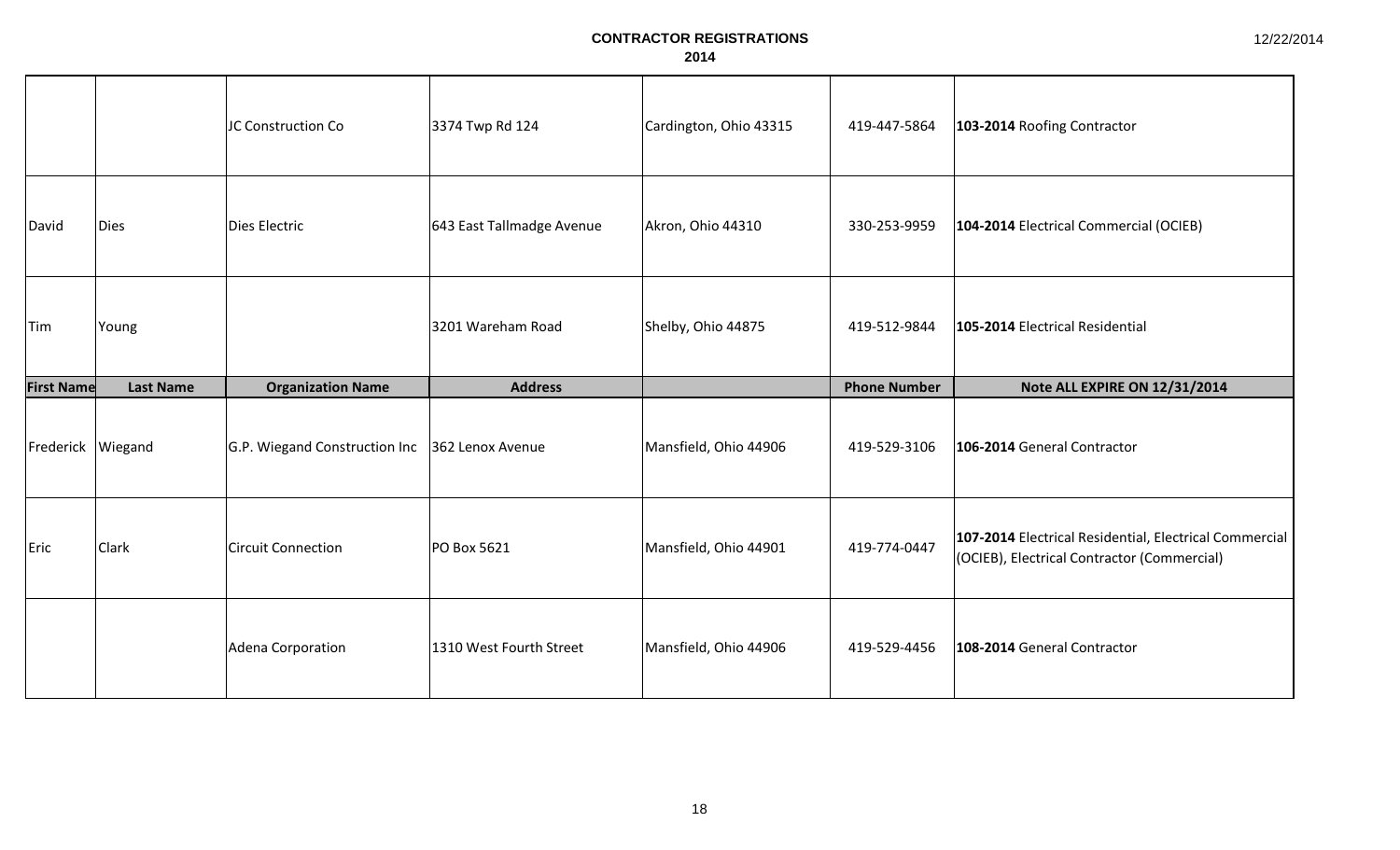| Mike              | <b>Barnett</b>   | Willard Home Improvement Inc   PO Box 208                |                      | Willard, Ohio 44890      | 419-933-2459        | 109-2014 General Contractor, Demolition Contractor, HVAC Contractor(OCIEB),<br>Waterproofing Contractor, Electrical Residential, Sewer Tapper, Finish Contractor,<br>Flooring, Plumber(OCIEB), Foundation Contractor, Roofing Contractor, Framing<br>Contractor, Excavating Contractor, Electrical Commercial(OCIEB), Painting<br>Contractor, Cabinet Maker, Electrical Contractor(Commercial), Drywall Contractor,<br>Insulation Contractor, Siding Contractor, Replacement Window Contractor |
|-------------------|------------------|----------------------------------------------------------|----------------------|--------------------------|---------------------|------------------------------------------------------------------------------------------------------------------------------------------------------------------------------------------------------------------------------------------------------------------------------------------------------------------------------------------------------------------------------------------------------------------------------------------------------------------------------------------------|
| Jeff              | Page             | Page Excavating Inc                                      | 2398 Applegate Road  | Lucas, Ohio 44843        | 419-892-3770        | 110-2014 General Contractor, Demolition Contractor,<br>Sewer Tapper, Excavating Contractor, Concrete<br>Contractor, Tree/Stump Removal                                                                                                                                                                                                                                                                                                                                                         |
| Michael           | Bossetti         | <b>Telamon Construction Inc</b>                          | 5505 Milan Road      | Sandusky, Ohio 44870     | 419-626-1111        | 111-2014 General Contractor                                                                                                                                                                                                                                                                                                                                                                                                                                                                    |
| Zachary           | Mitchell         | Northeast Mechanical Inc dba<br>Westland Heating & Air   | 26200 First Street   | Westlake, Ohio 44145     | 440-871-7525        | 112-2014 HVAC Contractor (OCIEB)                                                                                                                                                                                                                                                                                                                                                                                                                                                               |
| <b>First Name</b> | <b>Last Name</b> | <b>Organization Name</b>                                 | <b>Address</b>       |                          | <b>Phone Number</b> | Note ALL EXPIRE ON 12/31/2014                                                                                                                                                                                                                                                                                                                                                                                                                                                                  |
|                   |                  | Stonecreek Interior Systems LLC 7603 Green Meadows Drive |                      | Lewis Center, Ohio 43035 | 740-548-2451        | 113-2014 Cabinet Maker                                                                                                                                                                                                                                                                                                                                                                                                                                                                         |
| David             | Mielke           | M.W. Mielke Inc                                          | 1040 Industrial Pkwy | Medina, Ohio 44256       | 330-725-8845        | 114-2014 HVAC Contractor (OCIEB)                                                                                                                                                                                                                                                                                                                                                                                                                                                               |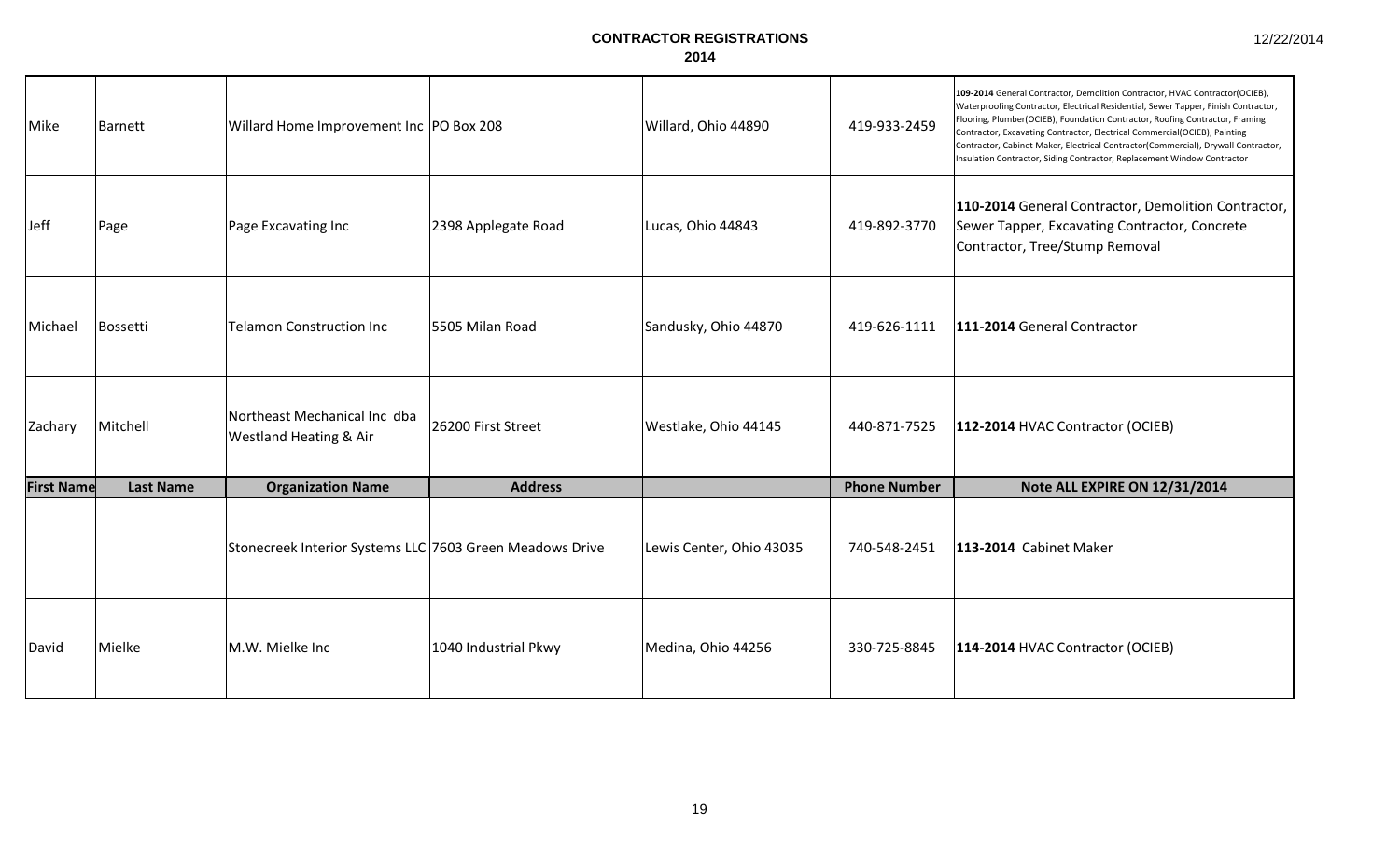|                   |                  | Prints & Paints FloorCovering<br>Co Inc<br>dba My Floors | 888 Bucyrus Road                     | Galion, Ohio 44833              | 419-462-5663        | 115-2014 Flooring                                                                                                                                                     |
|-------------------|------------------|----------------------------------------------------------|--------------------------------------|---------------------------------|---------------------|-----------------------------------------------------------------------------------------------------------------------------------------------------------------------|
| Timothy           | Stauffer         | <b>Advanced Concepts Inc</b>                             | 10311 Slough Road                    | Canal Winchester, Ohio<br>43110 | 877-407-8676        | 116-2014 General Contractor                                                                                                                                           |
| Edward            | Whited           | <b>Edw Whited Construction Inc</b>                       | 234 Joelynn Drive                    | Shelby, Ohio 44875              | 419-347-1944        | 117-2014 General Contractor, Finish Contractor,<br>Roofing Contractor, Framing Contractor, Fencing<br>Contractor, Siding Contractor, Replacement Window<br>Contractor |
| <b>Charles</b>    | Myers Jr         | Atlas Electrical Construction Inc                        | 7974 Murray Ridge Road<br>PO Box 695 | Elyria, Ohio 44036-0695         | 440-323-5418        | 118-2014 Electrical Commercial (OCIEB)                                                                                                                                |
|                   |                  | All Glass Systems LLC                                    | 194 South Illinois Avenue            | Mansfield, Ohio 44905           | 419-775-6552        | 119-2014 Glass & Glazing Contractor                                                                                                                                   |
| <b>First Name</b> | <b>Last Name</b> | <b>Organization Name</b>                                 | <b>Address</b>                       |                                 | <b>Phone Number</b> | Note ALL EXPIRE ON 12/31/2014                                                                                                                                         |
| Susan             | Kreakie          | <b>Wes Martin Interiors Inc</b>                          | 2600 Akron Road                      | Wooster, Ohio 44691             | 330-264-8000        | 120-2014 Flooring                                                                                                                                                     |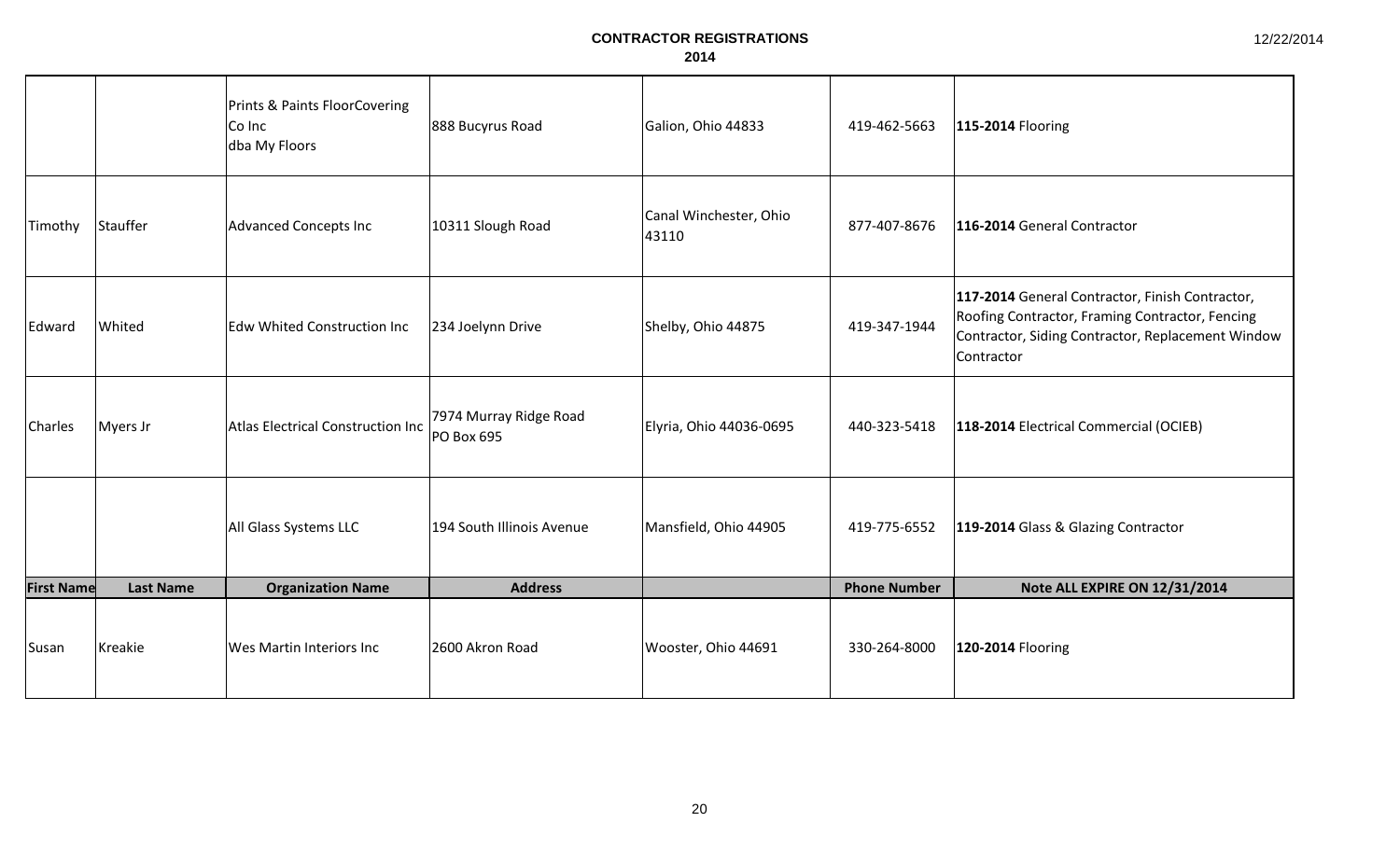| Dave              | Roberts          | <b>RBP Inc Roberts Brothers</b><br>Painting             | 41 Vernon Road     | Shelby, Ohio 44875    | 419-347-1104        | 121-2014 Painting Contractor                                                                                                                                                                                                                                                                                                                     |
|-------------------|------------------|---------------------------------------------------------|--------------------|-----------------------|---------------------|--------------------------------------------------------------------------------------------------------------------------------------------------------------------------------------------------------------------------------------------------------------------------------------------------------------------------------------------------|
| Marvin            | Hunt             | Hunts Fence Inc                                         | 1402 Campbell Road | Marion, Ohio 43302    | 740-382-0929        | 122-2014 Fencing Contractor                                                                                                                                                                                                                                                                                                                      |
| Matt              | Schag            | Schag Inc<br>dba Allen Cabinetry The<br>Countertop Shop | 132 Distl Avenue   | Mansfield, Ohio 44902 | 419-526-6505        | 123-2014 Cabinet Maker                                                                                                                                                                                                                                                                                                                           |
| Ron               | Knight           | Knights Lawn Care                                       | 45 Auburn Avenue   | Shelby, Ohio 44875    | 419-545-5063        | 124-2014 Landscape Including Arborist & Tree<br>Trimmer                                                                                                                                                                                                                                                                                          |
| Jeff              | Walker           | Bathcrest                                               | 6645 Windfall Road | Galion, Ohio 44833    | 888-653-8827        | 125-2014 General Contractor                                                                                                                                                                                                                                                                                                                      |
| Stan              | Roberts          | <b>Roberts Unlimited</b>                                | 11 Clark Avenue    | Shelby, Ohio 44875    | 419-565-7392        | 126-2014 General Contractor, Electrical Residential, Finish Contractor,<br>Flooring, Roofing Contractor, Framing Contractor, Electrical<br>Commercial(OCIEB), Painting Contractor, Closet Shelving, Mirror &<br>Fireplace Contractor, Electrical Contractor(Commercial), Drywall<br>Contractor, Siding Contractor, Replacement Window Contractor |
| <b>First Name</b> | <b>Last Name</b> | <b>Organization Name</b>                                | <b>Address</b>     |                       | <b>Phone Number</b> | Note ALL EXPIRE ON 12/31/2014                                                                                                                                                                                                                                                                                                                    |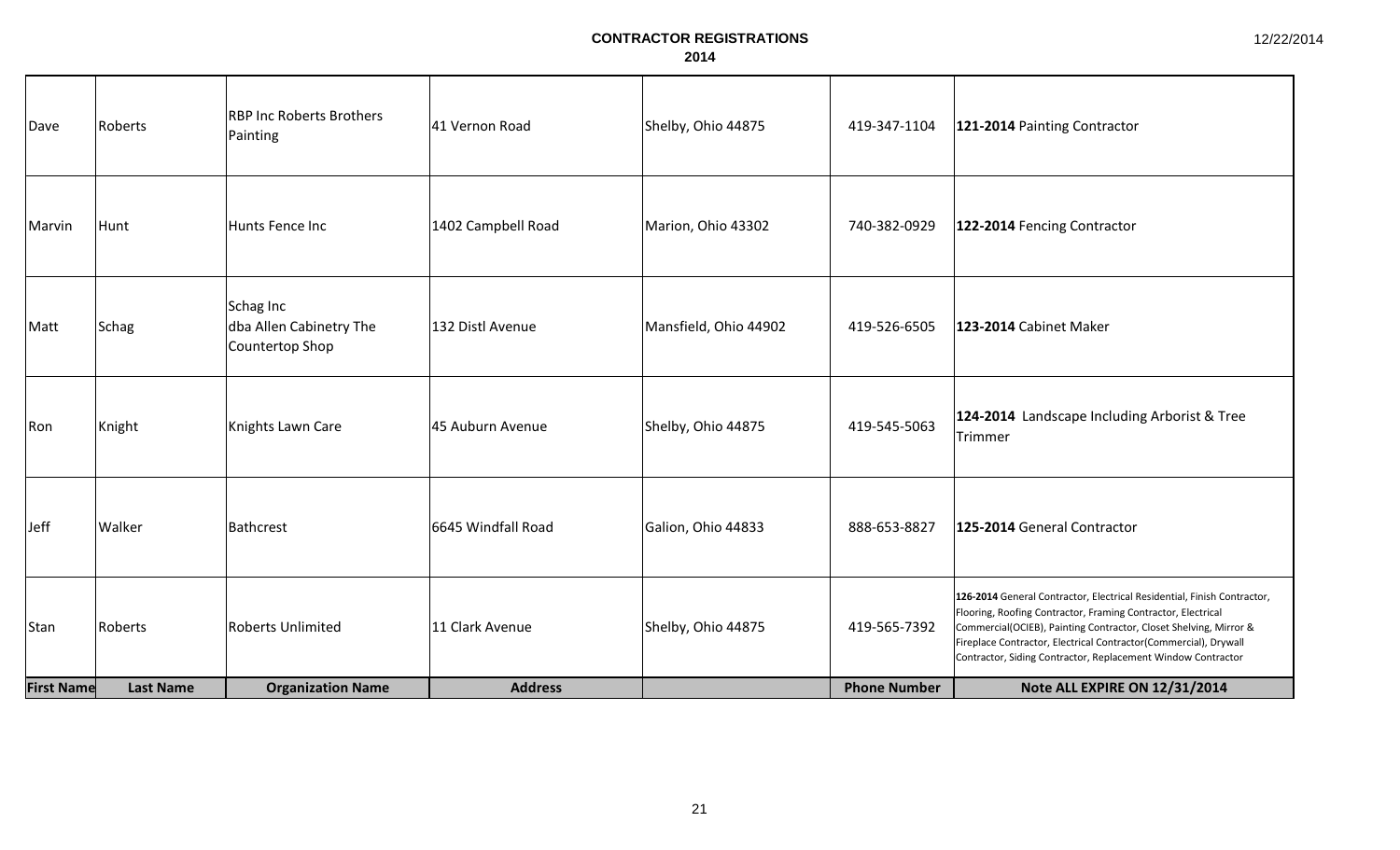|                   |          | Purdy Construction Company             | 200 East Longview Avenue<br>PO<br><b>Box 668</b> | Mansfield, Ohio 44901   | 419-524-2491 | 127-2014 General Contractor                                 |
|-------------------|----------|----------------------------------------|--------------------------------------------------|-------------------------|--------------|-------------------------------------------------------------|
| Randolph Eldridge |          | R.A. Eldridge Painting &<br>Decorating | 960 North Henry Street                           | Crestline, Ohio 44827   | 419-683-1590 | 128-2014 Painting Contractor                                |
| Michael           | Tridico  | Tridico Sign Company                   | 162 North Diamond Street                         | Mansfield, Ohio 44902   | 419-526-1695 | 129-2014 Sign Erector                                       |
| Rusty             | Speicher | Mohican Maintenance                    | <b>PO Box 392</b>                                | Loudonville, Ohio 44842 | 419-589-0003 | 130-2014 HVAC Contractor (OCIEB), Electrical<br>Residential |
| John              | Weaver   | <b>Sutters Home Decorating</b>         | 72 West Main Street                              | Shelby, Ohio 44875      | 419-342-6941 | 131-2014 Flooring                                           |
|                   |          | Dirt Dawg Excavating LLC               | PO Box 1153                                      | Ashland, Ohio 44805     | 419-289-0778 | 132-2014 Sewer Tapper, Excavating Contractor                |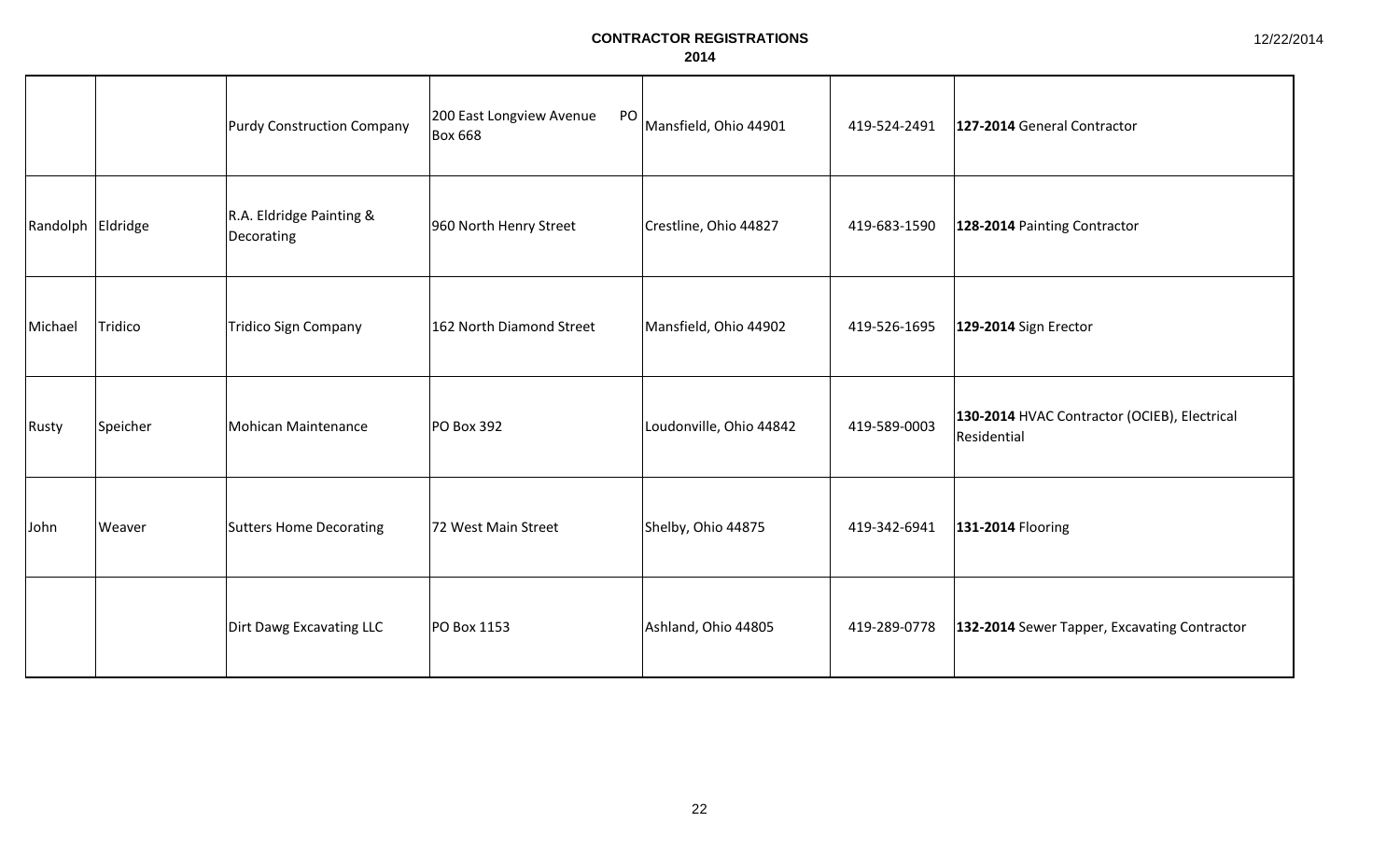| 12/22/2014 |
|------------|
|------------|

| Jeremy            | Rhodes           | Rhodes Home Improvement                    | 65 North Gamble Street    | Shelby, Ohio 44875    | 419-543-0732        | 133-2014 General Contractor, Plaster Contractor, Finish<br>Contractor, Flooring, Roofing Contractor, Framing Contractor,<br>Fencing Contractor, Painting Contractor, Closet Shelving, Mirror &<br>Fireplace Contractor, Drywall Contractor, Insulation Contractor,<br>Siding Contractor, Replacement Window Contractor |
|-------------------|------------------|--------------------------------------------|---------------------------|-----------------------|---------------------|------------------------------------------------------------------------------------------------------------------------------------------------------------------------------------------------------------------------------------------------------------------------------------------------------------------------|
| <b>First Name</b> | <b>Last Name</b> | <b>Organization Name</b>                   | <b>Address</b>            |                       | <b>Phone Number</b> | Note ALL EXPIRE ON 12/31/2014                                                                                                                                                                                                                                                                                          |
| Robert            | <b>Crabbs</b>    | Bob and Bob Door Co                        | 903 West Longview Avenue  | Mansfield, Ohio 44906 | 419-747-2255        | 134-2014 General Contractor                                                                                                                                                                                                                                                                                            |
| Jon               | Hoying           | Fabcor Inc dba JAILS                       | 350 South Ohio Street     | Minster, Ohio 45865   | 419-628-3891        | 135-2014 General Contractor                                                                                                                                                                                                                                                                                            |
| Joshua            | Keller           | J & J Spray Inc                            | 7712 Remlinger Road       | Crestline, Ohio 44827 | 419-552-0168        | 136-2014 Insulation Contractor                                                                                                                                                                                                                                                                                         |
| William           | Scott            | Scottys Excavating                         | 3010 Walker Lake Road     | Mansfield, Ohio 44903 | 419-529-2381        | $137-2014$ Sewer Tapper                                                                                                                                                                                                                                                                                                |
|                   |                  | Columbus Door Sales LLC dba<br>Graf & Sons | 2300 International Street | Columbus, Ohio 43228  | 614-481-2020        | 138-2014 General Contractor                                                                                                                                                                                                                                                                                            |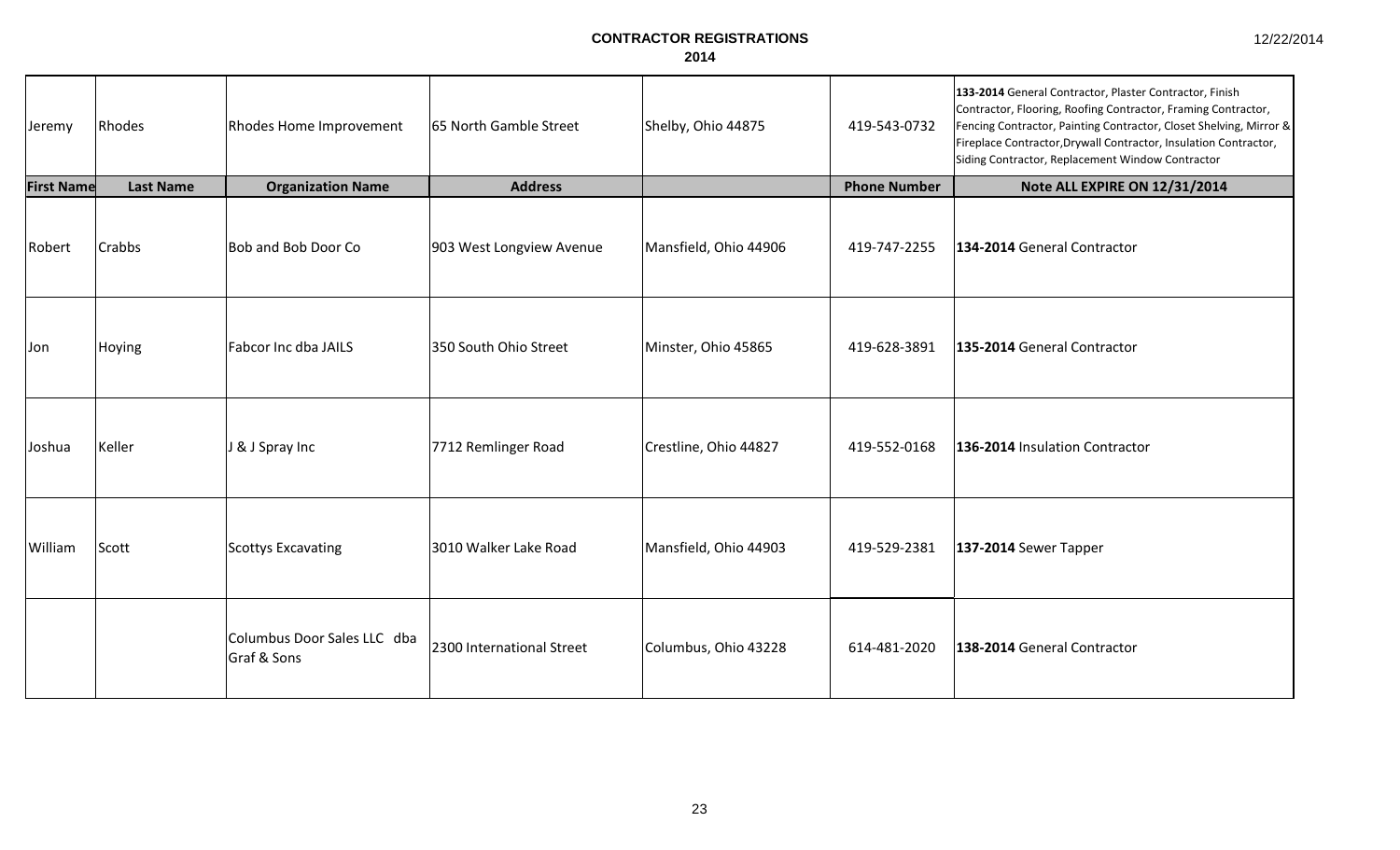|                   |                  | <b>Adams Quality Heating &amp;</b><br>Cooling | 4590 St Rt 61       | Plymouth, Ohio 44865  | 419-687-8860        | 139-2014 HVAC Contractor (OCIEB), Plumber (OCIEB)                                                     |
|-------------------|------------------|-----------------------------------------------|---------------------|-----------------------|---------------------|-------------------------------------------------------------------------------------------------------|
| Randal            | Stephens         | <b>Stephens Construction</b>                  | <b>PO Box 187</b>   | Willard, Ohio 44890   | 419-706-1226        | 140-2014 General Contractor, Excavating<br>Contractor.Concrete Contractor                             |
| <b>First Name</b> | <b>Last Name</b> | <b>Organization Name</b>                      | <b>Address</b>      |                       | <b>Phone Number</b> | Note ALL EXPIRE ON 12/31/2014                                                                         |
| Wendell           | Amstutz          | Little A Construction                         | 84 Baermar Drive    | Shelby, Ohio 44875    | 419-347-5562        | 141-2014 Waterproofing Contractor, Finish<br>Contractor, Foundation Contractor, Framing<br>Contractor |
| Kevin             | Alt              | Alt Heating & Cooling & Gas<br>Fireplaces     | 4445 Bowman Street  | Shelby, Ohio 44875    | 419-342-3467        | 142-2014 HVAC Contractor (OCIEB), Refrigeration<br>Contractor, Hydronics Contractor (OCIEB)           |
| Mike              | Yetzer           | Mid-State Blacktop Inc                        | 115 Mickey Road     | Shelby, Ohio 44875    | 419-347-4549        | 143-2014 Paving Contractor                                                                            |
| Eric              | McQueen          | McQueen Advertising Co Inc                    | 2010 Vermilion Road | Vermilion, Ohio 44089 | 800-967-1137        | 144-2014 Sign Erector                                                                                 |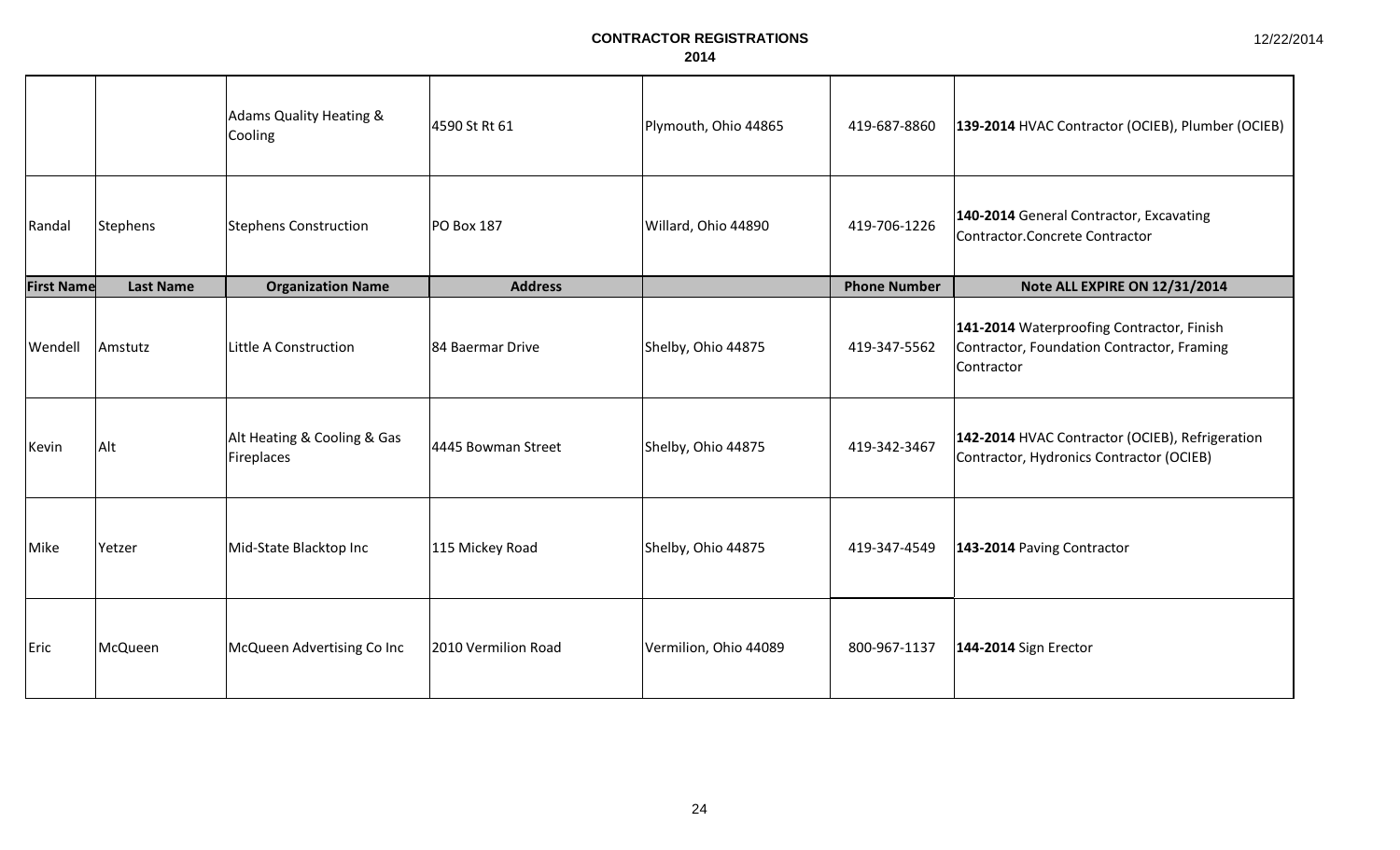| Marvin            | Wilhelm          | <b>Wilhelm Electric</b>                                | 2376 Fairfield Angling Road | North Fairfield, Ohio 44855 | 419-752-9971        | 145-2014 Electrical Residential, Electrical Commercial<br>$ $ (OCIEB)                                                        |
|-------------------|------------------|--------------------------------------------------------|-----------------------------|-----------------------------|---------------------|------------------------------------------------------------------------------------------------------------------------------|
| Gary &<br>Heather | McCurdy          | <b>Buckeye Builders &amp; Excavating</b><br><b>LLC</b> | 2381 Oakdale Drive          | Marion, Ohio 43302          | 740-225-1844        | 146-2014 General Contractor, Electrical Residential,<br>Foundation Contractor, Excavating Contractor,<br>Concrete Contractor |
| Michael           | Reed             | Reeds Lawn Care                                        | 1700 Myers Road             | Shelby, Ohio 44875          | 419-747-2109        | 147-2014 General Contractor, Landscape Including<br>Arborist and Tree Trimmer, Tree/Stump Removal                            |
| <b>First Name</b> | <b>Last Name</b> | <b>Organization Name</b>                               | <b>Address</b>              |                             | <b>Phone Number</b> | Note ALL EXPIRE ON 12/31/2014                                                                                                |
| Eric              | Thiel            | Thiels Replacement System                              | 419 East 8th Street         | Ashland, Ohio 44805         | 419-289-6139        | 148-2014 General Contractor, Replacement Window<br>Contractor                                                                |
| Mike              | McMillan         |                                                        | 227 North Union Street      | Galion, Ohio 44833          | 419-468-5437        | 149-2014 Electrical Residential, Electrical Contractor<br>(Commercial)                                                       |
| Lamar             |                  |                                                        |                             |                             |                     | 150-2014 Roofing Contractor, Siding Contractor                                                                               |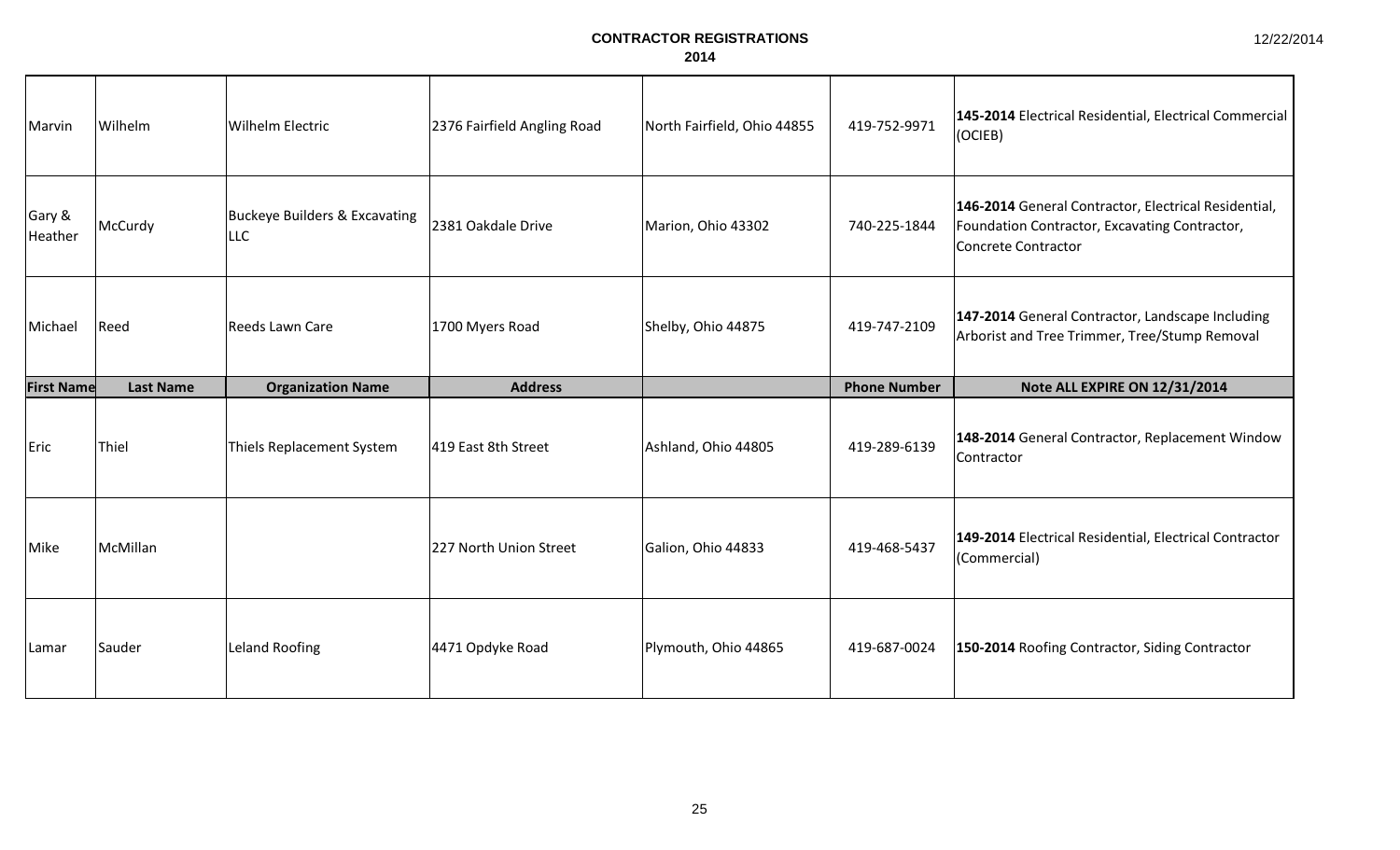| Chad              | Rank             | <b>Blue Ribbon Concrete</b> | 608 North Thoman Street | Crestline, Ohio 44827 | 419-834-0485        | 151-2014 Concrete Contractor                                                                                                                                           |
|-------------------|------------------|-----------------------------|-------------------------|-----------------------|---------------------|------------------------------------------------------------------------------------------------------------------------------------------------------------------------|
| Jeff              | Channell         | <b>Channells Electric</b>   | 44 Brooks Court         | Plymouth, Ohio 44865  | 419-687-8383        | 152-2014 Electrical Residential, Electrical Commercial<br>(OCIEB)                                                                                                      |
| Jason             | Newswanger       | Pine Lane Construction      | 8175 Culver Road        | Shiloh, Ohio 44878    | 419-631-6249        | 153-2014 Roofing Contractor, Framing Contractor                                                                                                                        |
| Scot              | Sifferlin        | JS Concrete Construction    | 82 N Gamble St          | Shelby, Ohio 44875    | 419-347-2278        | 154-2014 General Contractor, Demolition Contractor,<br>Waterproofing Contractor, Sewer Tapper, Foundation<br>Contractor, Excavating Contractor, Concrete<br>Contractor |
| <b>First Name</b> | <b>Last Name</b> | <b>Organization Name</b>    | <b>Address</b>          |                       | <b>Phone Number</b> | Note ALL EXPIRE ON 12/31/2014                                                                                                                                          |
| <b>Ben</b>        | Volz             | <b>Volz Fencing</b>         | 5214 Millsboro Road     | Galion, Ohio 44833    | 419-462-0432        | 155-2014 Fencing Contractor                                                                                                                                            |
| Ted               | $ F$ ox          | Lawn-O-Vator                | 654 US 224 E            | Greenwich, Ohio 44837 | 419-681-3772        | 156-2014 Landscape Including Arborist and Tree<br>Trimmer                                                                                                              |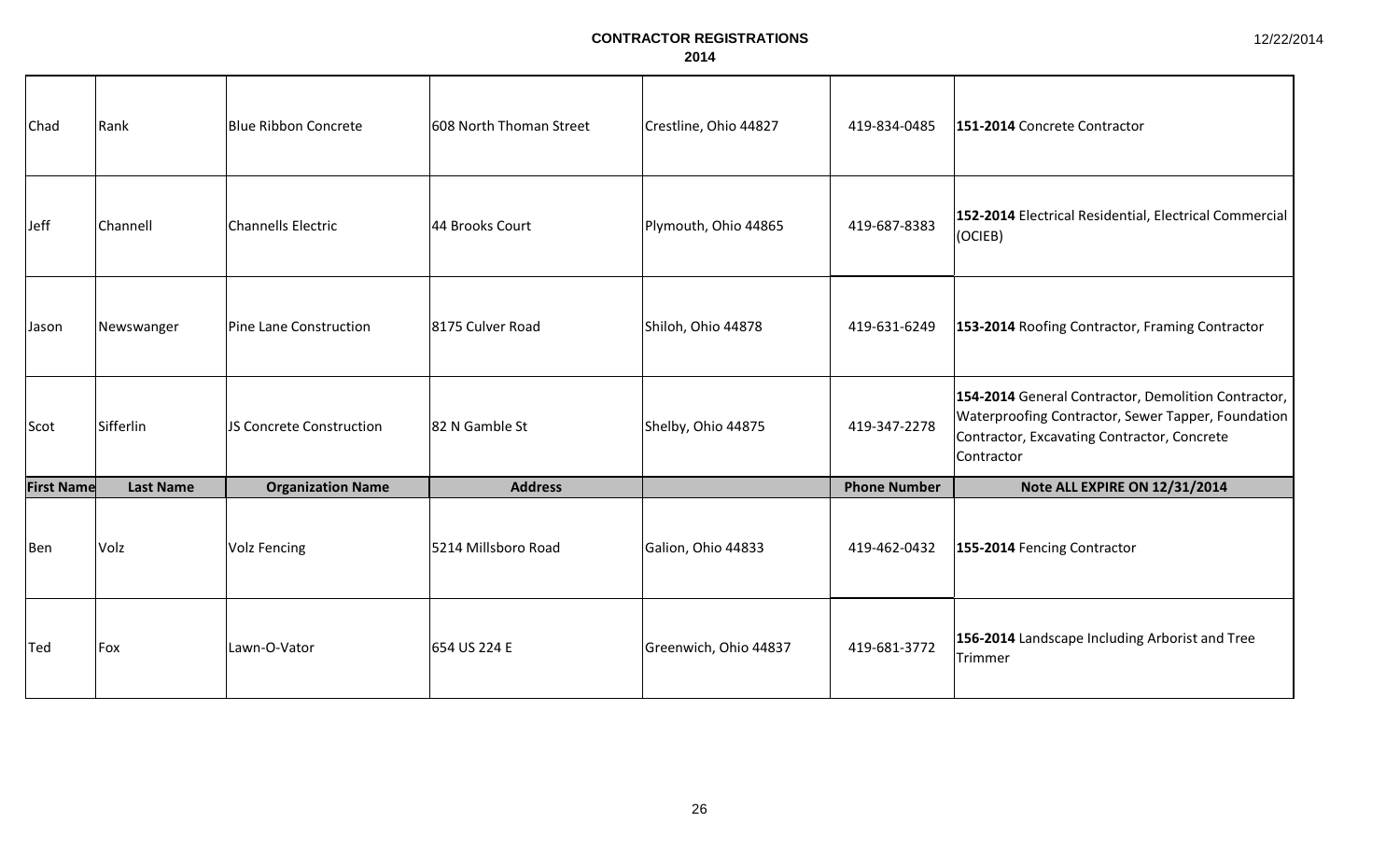| Zachary           | Schalk           | Schalk Mechanical Inc              | 527 State Rt 58       | Ashland, Ohio 44805 | 440-653-1200        | 157-2014 Plumber (OCIEB)                                                                                                          |
|-------------------|------------------|------------------------------------|-----------------------|---------------------|---------------------|-----------------------------------------------------------------------------------------------------------------------------------|
|                   |                  | <b>Hartland Mechanical</b>         | 5000 US Highway 250 N | Norwalk, Ohio 44857 | 419-668-7785        | 158-2014 HVAC Contractor (OCIEB)                                                                                                  |
| Craig             | Eshelman         | C. Eshelman Concrete               | 3987 George Hawk Road | Shelby, Ohio 44875  | 419-571-9519        | 159-2014 Demolition Contractor, Waterproofing<br>Contractor, Foundation Contractor, Excavating<br>Contractor, Concrete Contractor |
| Darrell           | Abner            | Norwalk Tile & Marble              | 3713 Medusa Road      | Norwalk, Ohio 44857 | 419-663-3933        | 160-2014 Finish Contractor, Flooring                                                                                              |
| Matt              | Bennett          | Acorn Construction &<br>Remodeling | 2850 Dryden Road      | Moraine, Ohio 45439 | 937-296-5319        | 161-2014 General Contractor                                                                                                       |
| <b>First Name</b> | <b>Last Name</b> | <b>Organization Name</b>           | <b>Address</b>        |                     | <b>Phone Number</b> | Note ALL EXPIRE ON 12/31/2014                                                                                                     |
| Jack              | Prosser          | <b>Prosser Roofing</b>             | 538 John Street       | Galion, Ohio 44833  | 419-462-7021        | 162-2014 Roofing Contractor                                                                                                       |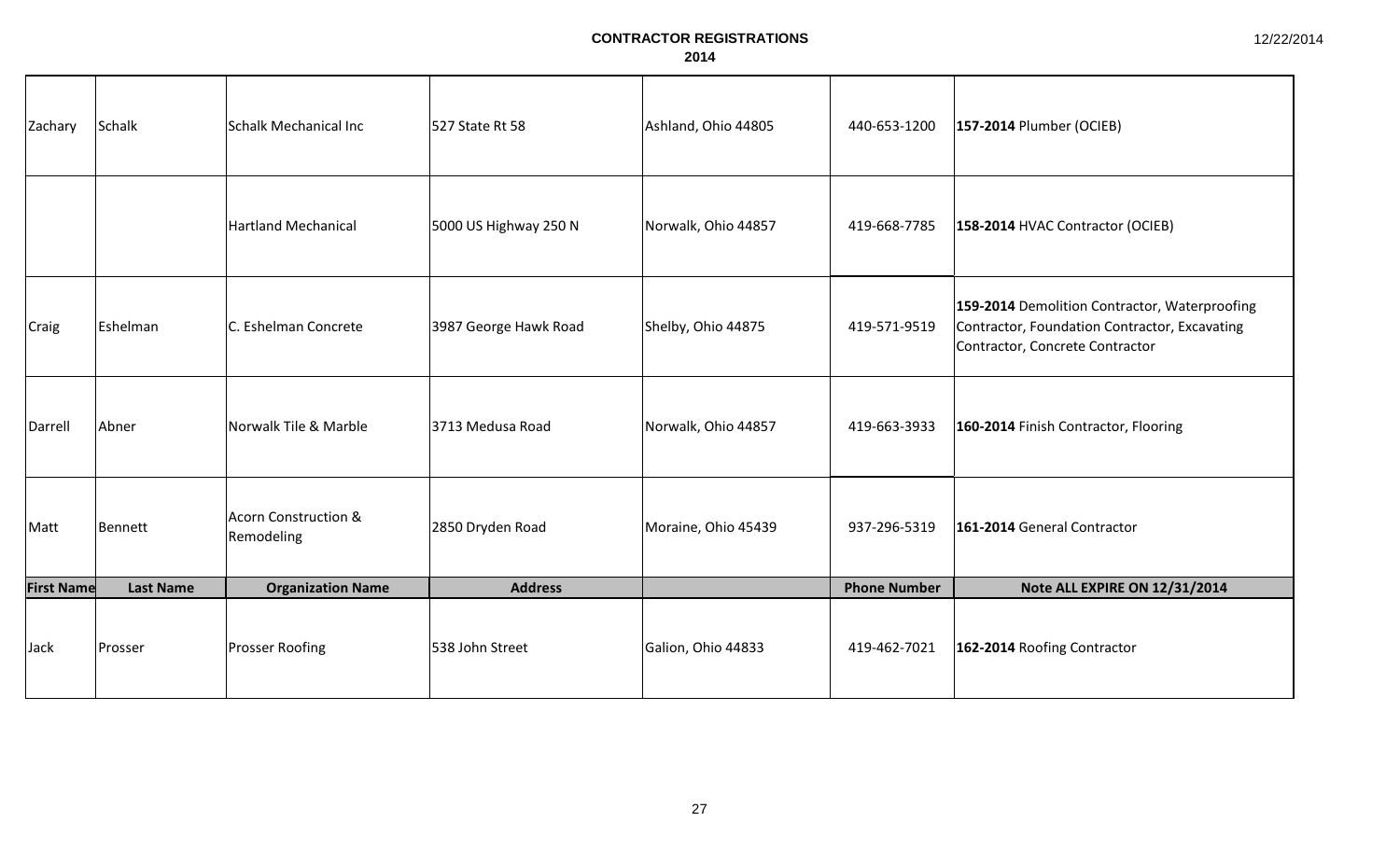| <b>First Name</b> | <b>Last Name</b> | <b>Organization Name</b>    | <b>Address</b>                         |                       | <b>Phone Number</b> | Note ALL EXPIRE ON 12/31/2014                                                                                                                                                                                                                                                                  |
|-------------------|------------------|-----------------------------|----------------------------------------|-----------------------|---------------------|------------------------------------------------------------------------------------------------------------------------------------------------------------------------------------------------------------------------------------------------------------------------------------------------|
| IJon              | Kelso            | Kelso Home Improvement      | 7350 Crestline Road                    | Crestline, Ohio 44827 | 419-683-3824        | 168-2014 General Contractor, Roofing Contractor,<br>Siding Contractor, Replacement Window Contractor                                                                                                                                                                                           |
| Ricky             | Pelfrey Sr       | Pelfrey Construction        | 83 Second Street                       | Shelby, Ohio 44875    | 419-571-7240        | 167-2014 General Contractor, Electrical Contractor, Finish<br>Contractor, Flooring, Roofing Contractor, Framing Contractor,<br>Fencing Contractor, Painting Contractor, Drywall<br>Contractor, Insulation Contractor, Concrete Contractor, Siding<br>Contractor, Replacement Window Contractor |
| Richard           | Rhinehart        | Rhinehart & Co              | 370 Fourth Avenue                      | Mansfield, Ohio 44905 | 419-295-0153        | 166-2014 General Contractor, Electrical Residential,<br>Roofing Contractor, Framing Contractor, Fencing<br>Contractor, Drywall Contractor, Siding Contractor,<br><b>Replacement Window Contractor</b>                                                                                          |
| Ed                | <b>Thomas</b>    | Thomas & Son Electric LLC   | <b>PO Box 131</b>                      | Ontario, Ohio 44862   | 419-989-5188        | 165-2014 Electrical Residential                                                                                                                                                                                                                                                                |
|                   |                  | Quality Masonry Company Inc | 1001 S Prospect Street<br>Suite<br>101 | Marion, Ohio 43302    | 740-387-8924        | 164-2014 General Contractor                                                                                                                                                                                                                                                                    |
| Austin            | Keinath          | Keinath Contracting LLC     | 45 East Main Street                    | Shelby, Ohio 44875    | 419-295-6034        | 163-2014 General Contractor, Electrical Residential,<br>Electrical Commercial (OCIEB)                                                                                                                                                                                                          |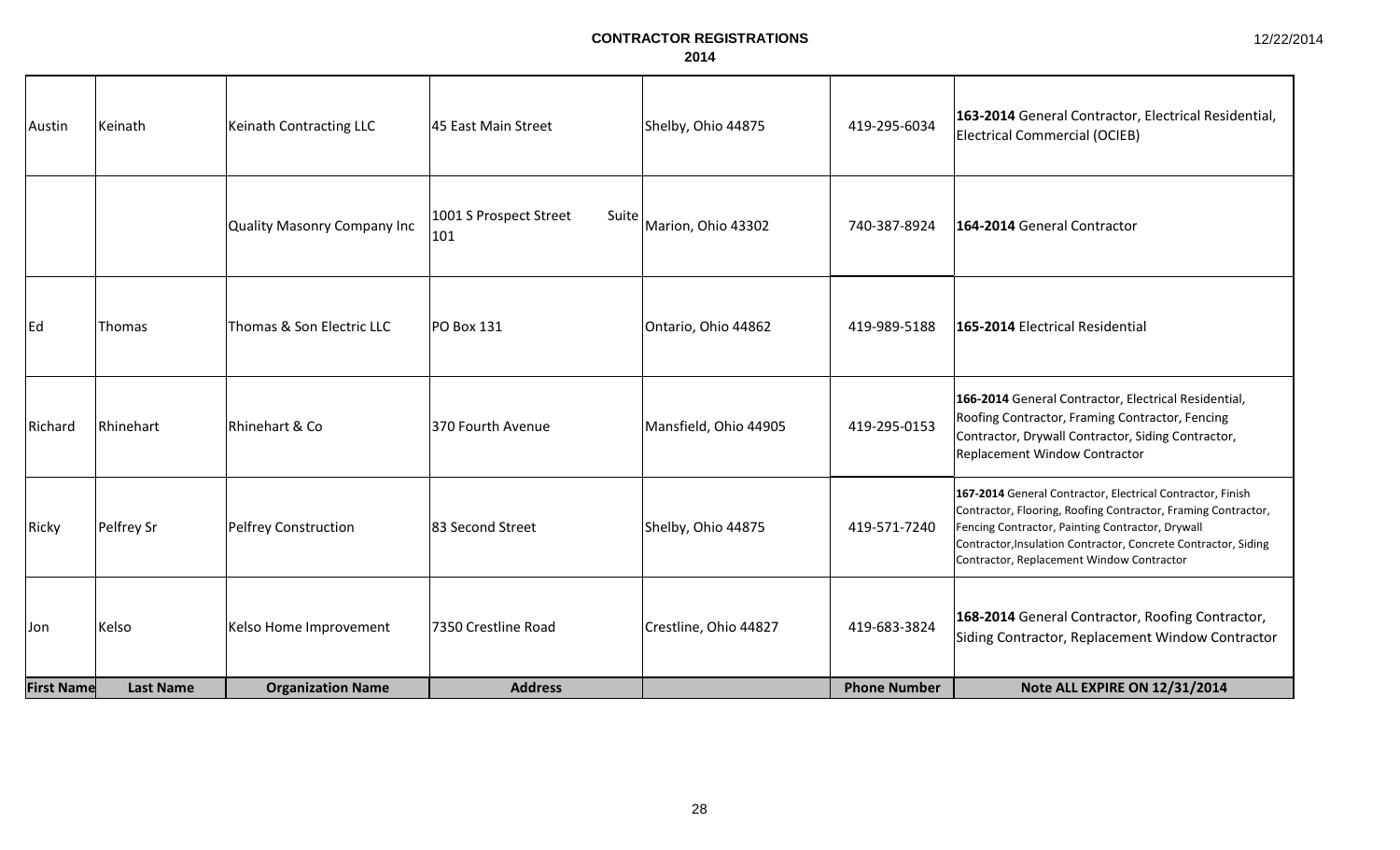| James M | Nole            | Nole Commerical Lighting LLC<br>dba Sign Me up Signs | PO Box 216              | Portage, Ohio 43402   | 419-354-6653 | 169-2014 Sign Erector        |
|---------|-----------------|------------------------------------------------------|-------------------------|-----------------------|--------------|------------------------------|
| Gregory | Peters          | Ellet Neon Sales & Service Inc                       | 3041 East Waterloo Road | Akron, Ohio 44312     | 330-628-9907 | 170-2014 Sign Erector        |
| Robert  | Baker           | All Pro Construction                                 | 1677 Amoy West Road     | Mansfield, Ohio 44903 | 419-747-3611 | 171-2014 Roofing Contractor  |
| William | Brown           | <b>Central Ohio Fencing Services</b>                 | 516 Marion Avenue       | Mansfield, Ohio 44903 | 419-526-4638 | 172-2014 Fencing Contractor  |
| Timothy | May             | May Painting Inc                                     | 446 North Wood Street   | Fremont, Ohio 43420   | 419-332-1429 | 173-2014 Painting Contractor |
| Paul    | Riemenschneider | <b>RCR Exteriors LLC</b>                             | 3228 East Easton Road   | Creston, Ohio 44217   | 440-287-7272 | 174-2014 General Contractor  |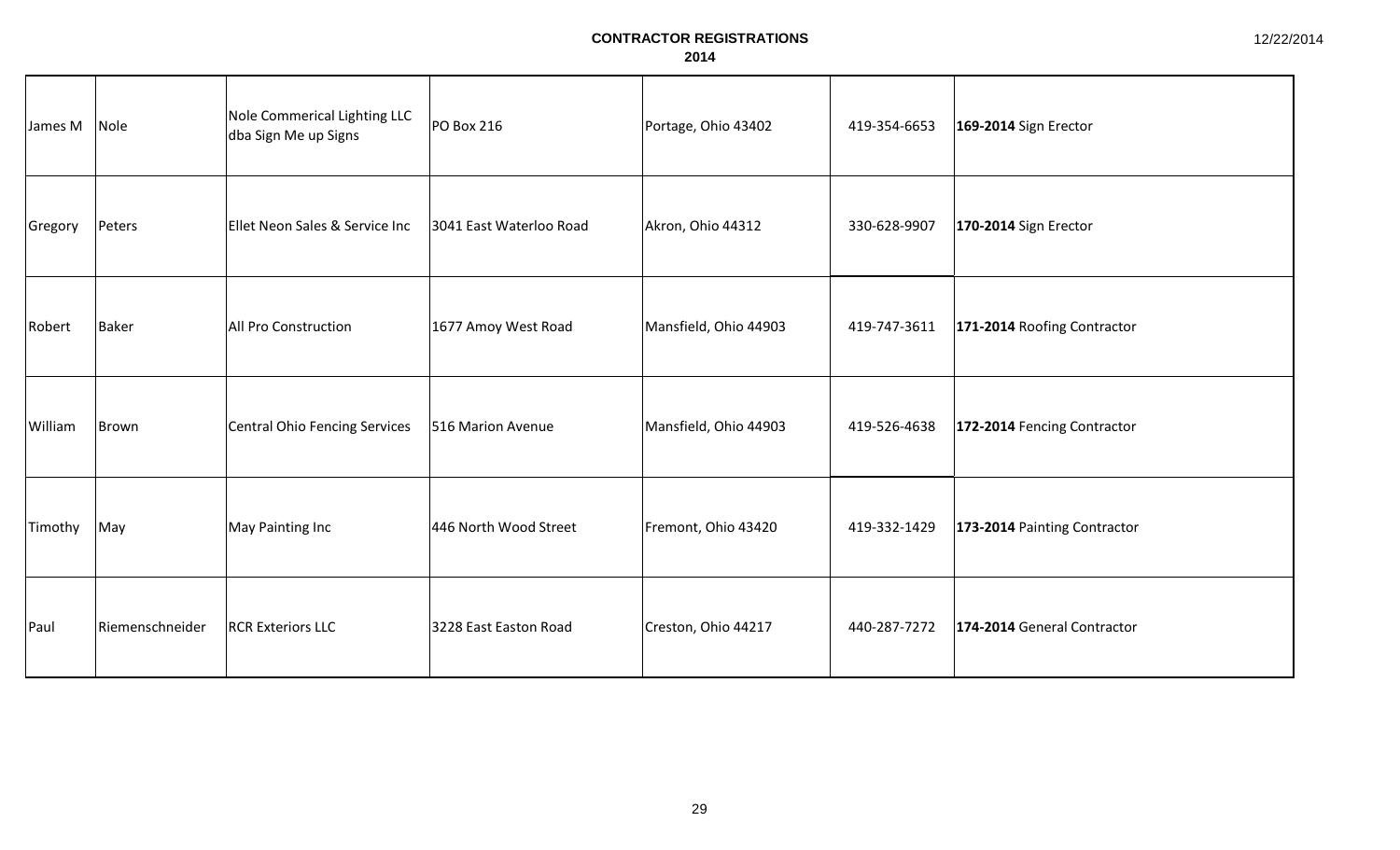|                       |                  | Jamison Well Drilling Inc    | 258 Central Avenue         | Mansfield, Ohio 44905    | 419-524-8560        | 175-2014 General Contractor                                                                                                                                  |
|-----------------------|------------------|------------------------------|----------------------------|--------------------------|---------------------|--------------------------------------------------------------------------------------------------------------------------------------------------------------|
| <b>First Name</b>     | <b>Last Name</b> | <b>Organization Name</b>     | <b>Address</b>             |                          | <b>Phone Number</b> | Note ALL EXPIRE ON 12/31/2014                                                                                                                                |
| Anthony               | Schroeder        |                              | 4360 Brannon Road          | Crestline, Ohio 44827    | 419-295-4994        | 176-2014 General Contractor                                                                                                                                  |
| Josh                  | Huston           | C & R Roofing Contractors    | 4932 St Rt 61              | Plymouth, Ohio 44865     | 419-512-6424        | 177-2014 Flooring, Roofing Contractor, Fencing<br>Contractor, Drywall Contractor, Siding Contractor,<br>Tree/Stump Removal, Replacement Window<br>Contractor |
| Timothy               | McNair           | <b>McNair Remodeling</b>     | 145 Adams Street           | Jeromesville, Ohio 44840 | 330-465-5897        | 178-2014 General Contractor, Roofing Contractor,<br>Framing Contractor, Siding Contractor, Replacement<br><b>Window Contractor</b>                           |
| Shannon<br>& Marla    | Stamper          | Stamper Concrete Service Inc | 3626 Springmill North Road | Shelby, Ohio 44875       | 419-347-5100        | 179-2014 Foundation Contractor, Concrete<br>Contractor                                                                                                       |
| Roy &<br><b>James</b> | Schlabach        | Schlabach Builders           | 6678 SR 241                | Millersburg, Ohio 44627  | 330-674-5793        | 180-2014 General Contractor, Finish Contractor,<br>Flooring, Closet Shelving, Mirror & Fireplace<br>Contractor                                               |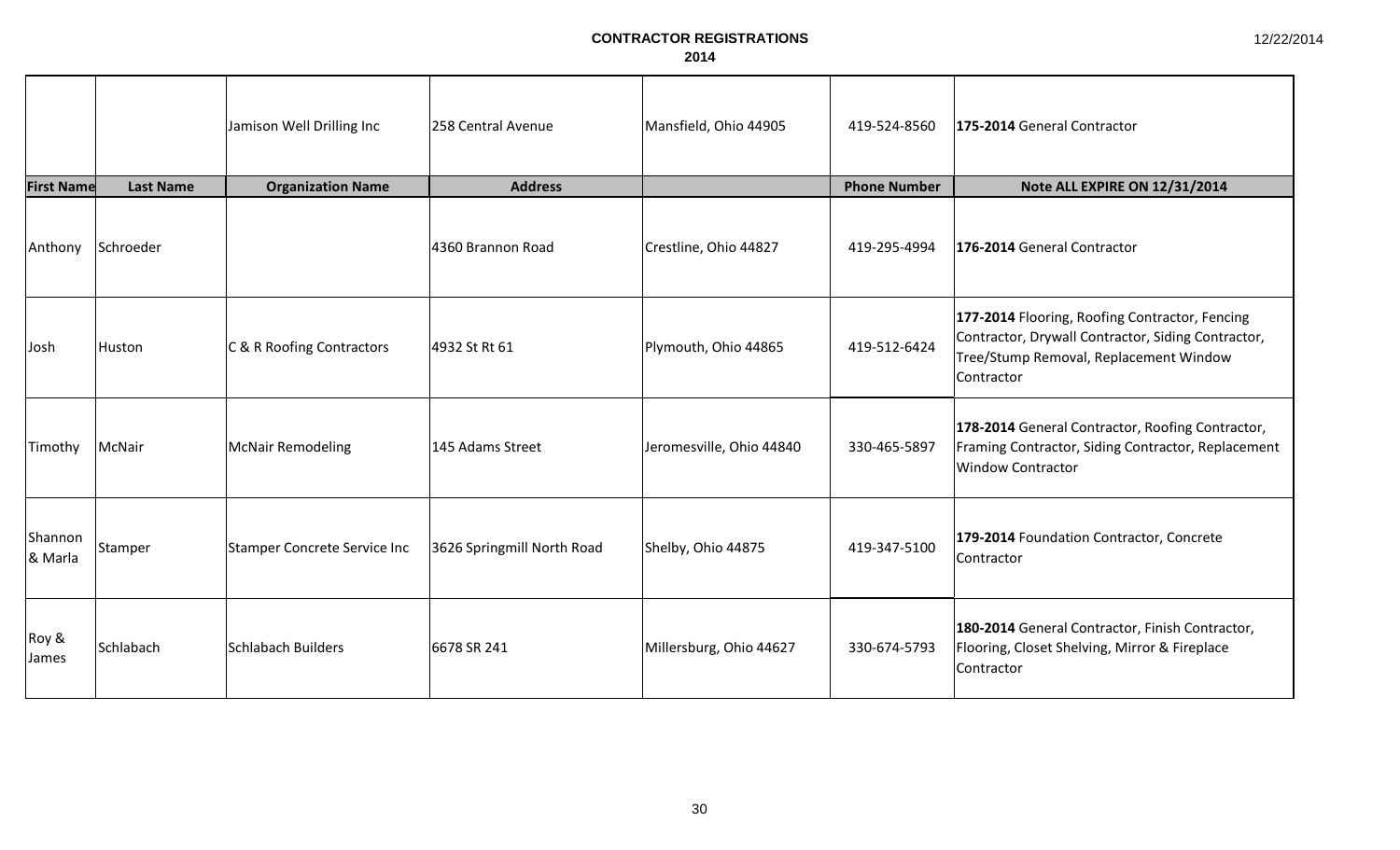| Gregg             | Swalley          | <b>Swalley Electric</b>         | 4226 Martel Road<br><b>PO Box 202</b> | Caledonia, Ohio 43314    | 740-361-5381        | 181-2014 Electrical Residential, Electrical Commercial<br>(OCIEB), Electrical Contractor (Commercial) |
|-------------------|------------------|---------------------------------|---------------------------------------|--------------------------|---------------------|-------------------------------------------------------------------------------------------------------|
| Steve             | Mullins          | <b>Complete Comfort Systems</b> | 11301 Upper Gilchrist Road            | Mount Vernon, Ohio 43050 | 740-392-2505        | 182-2014 HVAC Contractor (OCIEB)                                                                      |
| <b>First Name</b> | <b>Last Name</b> | <b>Organization Name</b>        | <b>Address</b>                        |                          | <b>Phone Number</b> | Note ALL EXPIRE ON 12/31/2014                                                                         |
|                   |                  | Custom Fireplace Shop           | 5537 Whipple Ave NW Ste 3             | North Canton, Ohio 44720 | 330-499-7341        | 183-2014 Closet Shelving, Mirror & Fireplace<br>Contractor                                            |
| Lester            | Troyer           | <b>West Holmes Masonry LLC</b>  | 5921 CR 333                           | Millersburg, Ohio 44654  | 330-231-1964        | 184-2014 Waterproofing Contractor, Foundation<br>Contractor                                           |
| Jerry             | Kochheiser       | J.K. Jims Electric Inc          | 6585 Windfall Road                    | Galion, Ohio 44833       | 419-834-0034        | 185-2014 Electrical Residential, Electrical Commercial<br>(OCIEB), Electrical Contractor (Commercial) |
| John              | Coleman          | Coleman Asphalt Co              | 111 Mickey Road                       | Shelby, Ohio 44875       | 419-347-8563        | 186-2014 Paving Contractor                                                                            |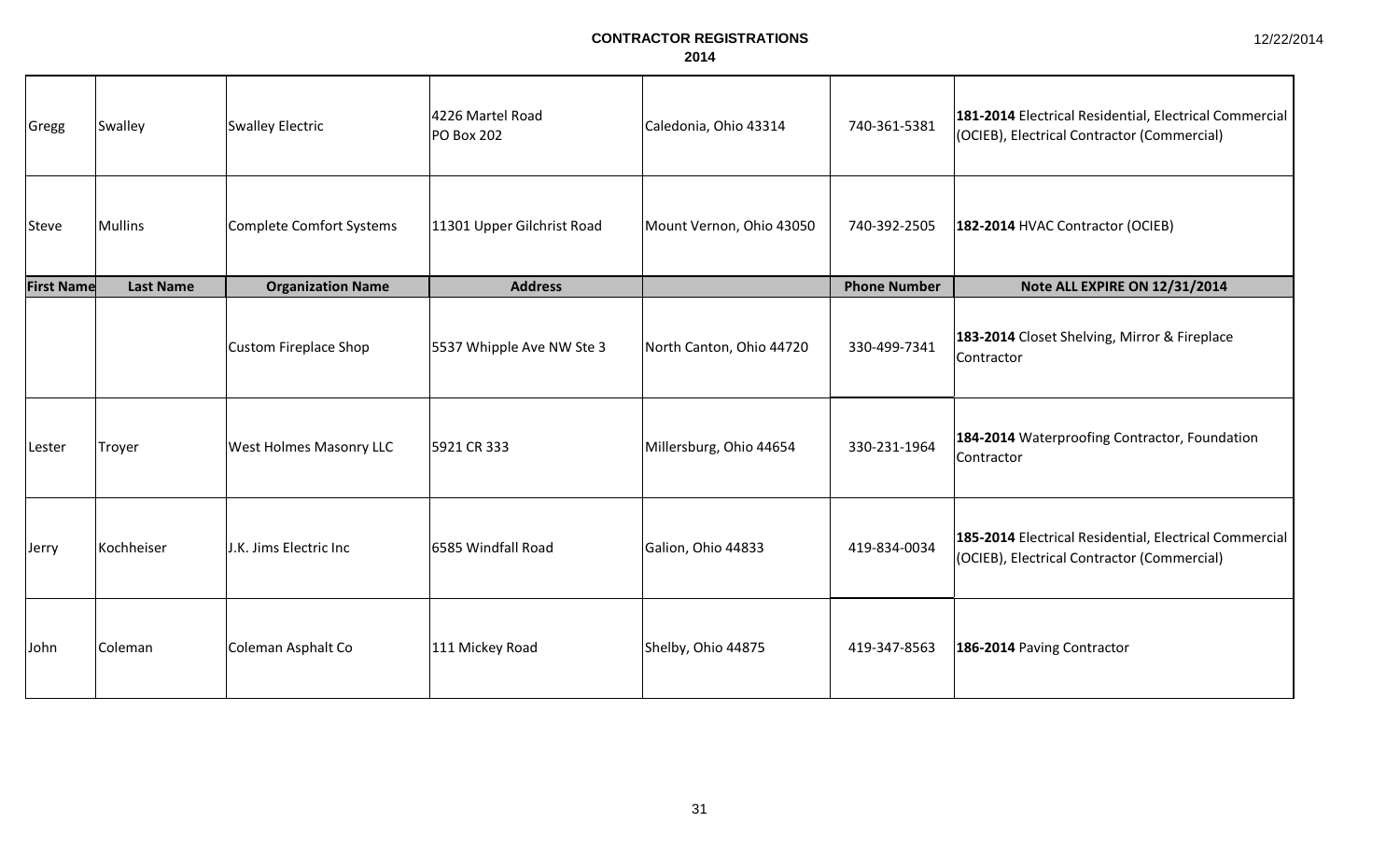| Lamar             | Hochstetler      | Triple H Plumbing Ltd                 | 6502 Harrison Road   | Fredericksburg, Ohio 44627 | 330-231-5697        | 187-2014 Plumber (OCIEB)                          |
|-------------------|------------------|---------------------------------------|----------------------|----------------------------|---------------------|---------------------------------------------------|
| Joseph            | Reep             | Ashland Comfort Control Inc           | 805 East Main Street | Ashland, Ohio 44805        | 419-281-0144        | 188-2014 HVAC Contractor (OCIEB), Plumber (OCIEB) |
| AI                | Wengerd          | A Wengerd Masonry Inc                 | 10580 Hackett Road   | Apple Creek, Ohio 44606    | 330-698-7733        | 189-2014 General Contractor                       |
| <b>First Name</b> | <b>Last Name</b> | <b>Organization Name</b>              | <b>Address</b>       |                            | <b>Phone Number</b> | Note ALL EXPIRE ON 12/31/2014                     |
| John              | Raber            | Sharp Run Siding Ltd                  | 5829 TR 310          | Millersburg, Ohio 44654    | 330-674-2302        | 190-2014 Siding Contractor                        |
| Nelson            | Troyer           | <b>Troyer Valley Construction Ltd</b> | 7539 TR 524          | Shreve, Ohio 44676         | 330-231-5183        | 191-2014 Framing Contractor                       |
|                   |                  |                                       |                      |                            |                     |                                                   |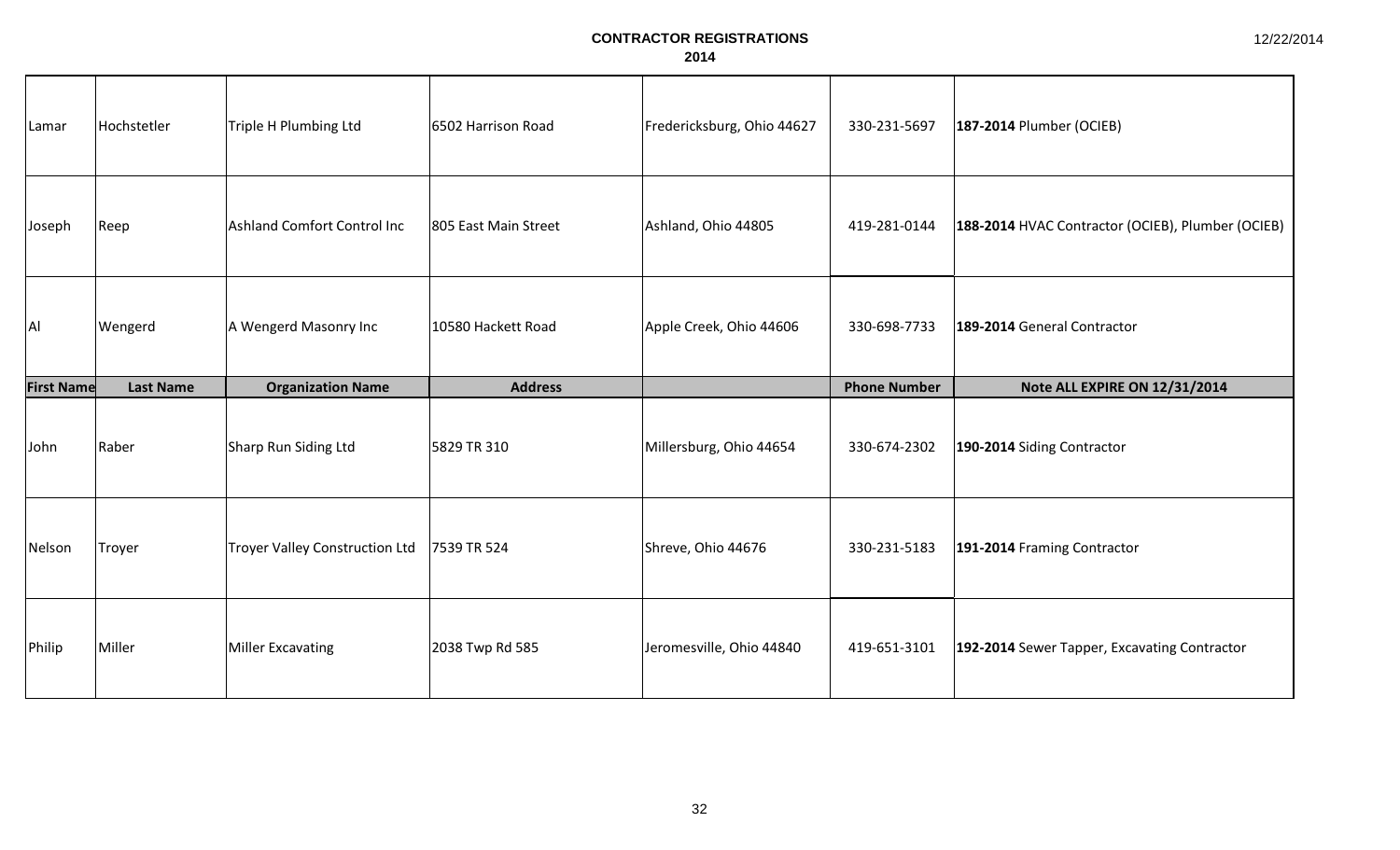| Jim               | Burson           | Ours Excavating Ltd      | 4651 Co Rd 101 | Mt. Gilead, Ohio 43338 | 419-210-0783        | 193-2014 Demolition Contractor, Sewer Tapper,<br>Excavating Contractor, Paving Contractor, Concrete<br>Contractor |
|-------------------|------------------|--------------------------|----------------|------------------------|---------------------|-------------------------------------------------------------------------------------------------------------------|
|                   |                  |                          |                |                        |                     |                                                                                                                   |
|                   |                  |                          |                |                        |                     |                                                                                                                   |
|                   |                  |                          |                |                        |                     |                                                                                                                   |
| <b>First Name</b> | <b>Last Name</b> | <b>Organization Name</b> | <b>Address</b> |                        | <b>Phone Number</b> | Note ALL EXPIRE ON 12/31/2014                                                                                     |
|                   |                  |                          |                |                        |                     |                                                                                                                   |
|                   |                  |                          |                |                        |                     |                                                                                                                   |